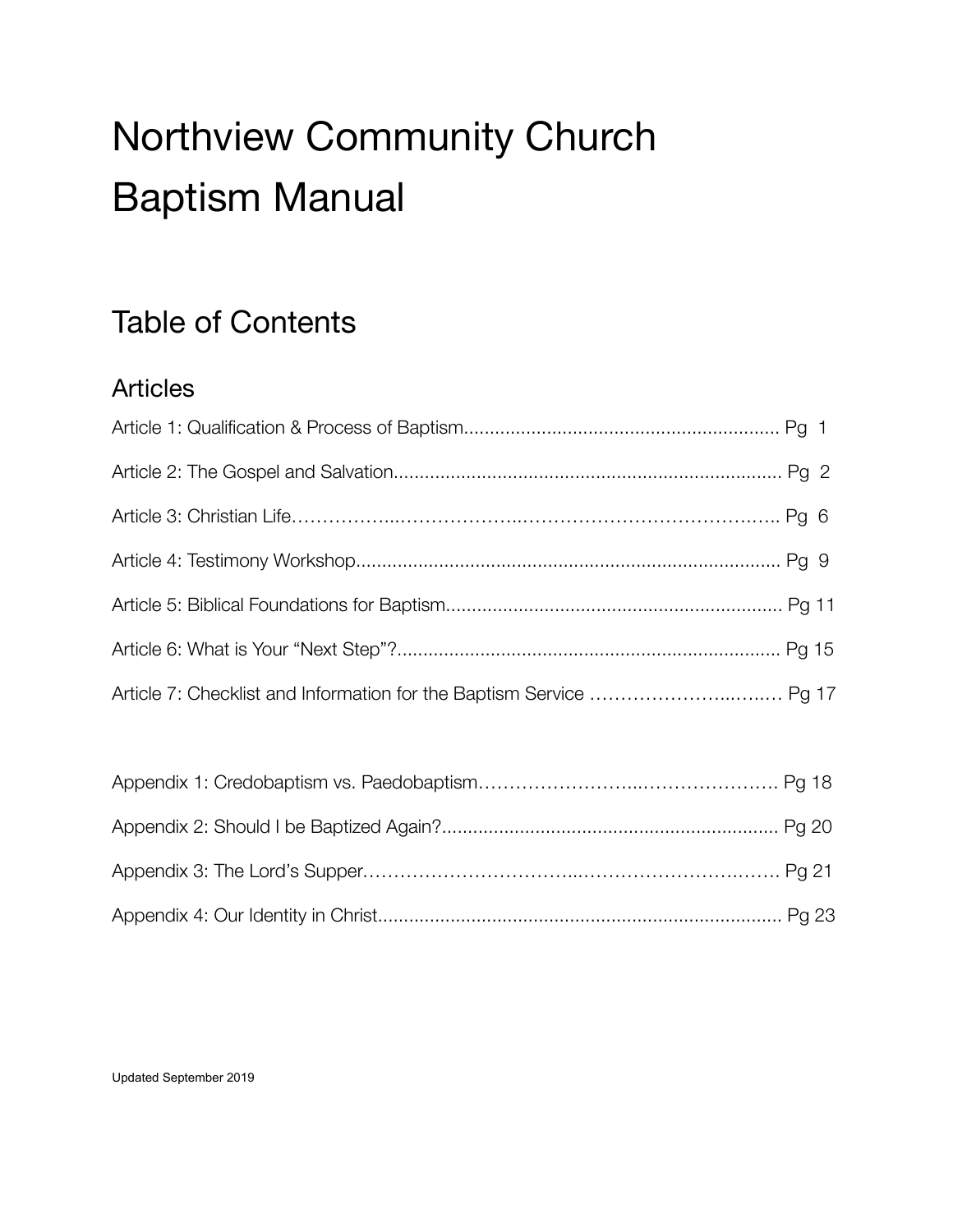# Article 1: Qualification & Process of Baptism

#### **Baptism Qualification**

Confession of Jesus Christ as Savior and Lord.

#### **Baptism Process at Northview**

- 1) Register for the class by completing a Baptism Questionnaire.
	- Visit our website at **northview.org/baptism** to see our registration options.
- 2) Attend the Northview Baptism Class
	- Each class will include a testimony workshop. After you have completed the Baptism Class you are asked to write out your testimony (300 words) and email it to **baptism@northview.org** by a certain date. This will be used for our Baptism Testimony Booklet and given out at the baptism service.
- 3) Baptism Interview
	- Interviews are 30-45 minutes in length.
	- Daytime and evening interview times will be offered.
	- Interviews will be held at the Northview offices (Downes Road or Mission)
	- The purpose of the interview is to get to know each person and to clarify anything from the Baptism Class and/or Baptism Questionnaire.
	- You will talk about the gospel, your testimony, and who is going to baptize you.
- 4) Before your Baptism (after completing your baptism interview)
	- Invite friends and family to your baptism.
	- Make sure your baptism testimony has been completed and sent in.
	- Confirm with us who is going to baptize you:
		- Northview must "sign off" on any person you would like to do this.
		- We allow any Christian who is in a leadership role to baptize you. (ie. Community Group leader, pastor, family member)

\*Baptism Certificates are only provided upon request.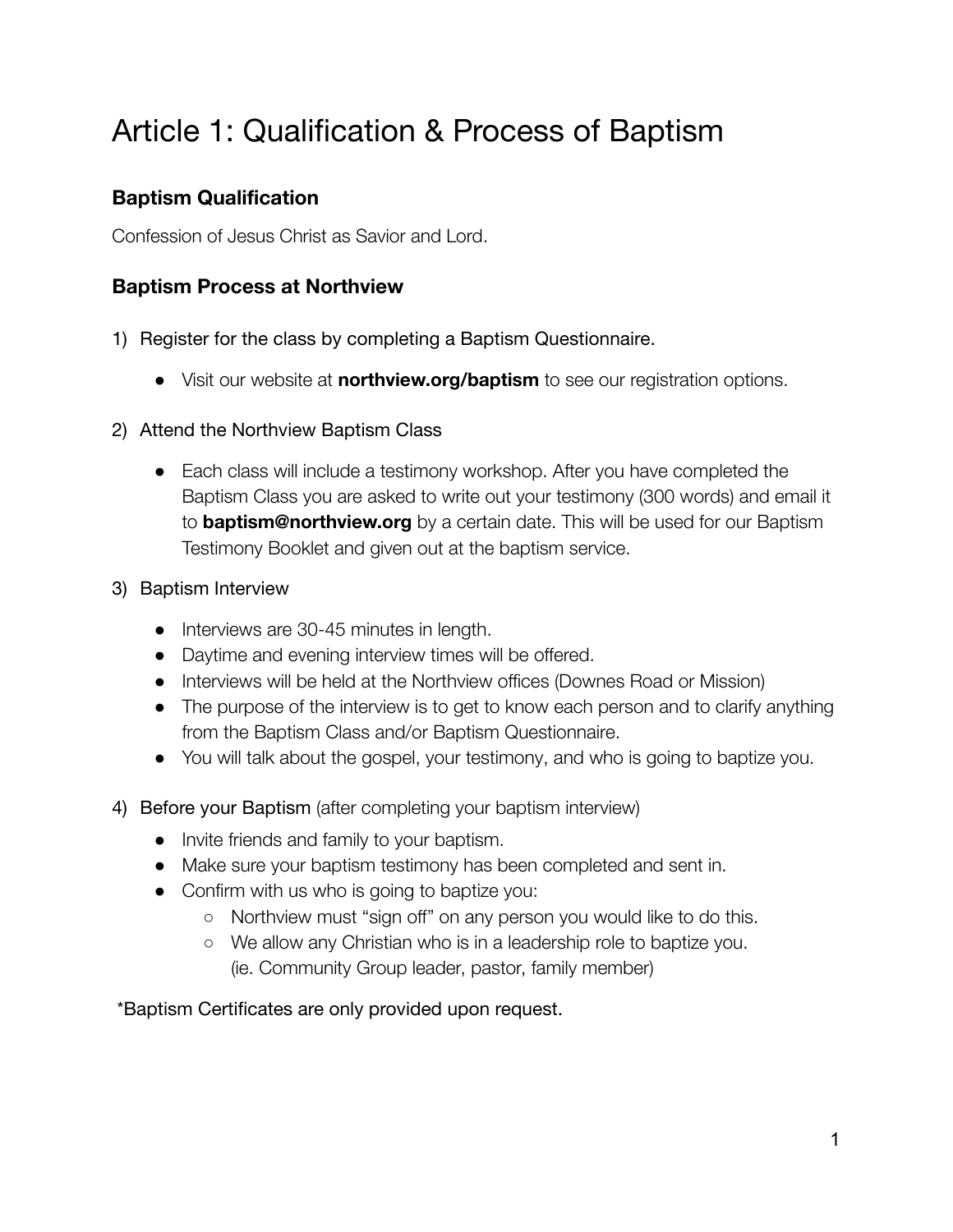# Article 2: The Gospel and Salvation

The gospel is both simple and complex, big and small. It is the work of God. It reveals His master plan of saving rebellious sinners for His own glory and is described in the 66 books of the Bible. The message can be summarized by the simple phrase, "Jesus saves sinners." Since the gospel is both cosmic and personal, it is helpful to look at the gospel from two different perspectives: the big picture story or "macro-gospel," and the personal story or "micro-gospel."

The macro-gospel refers to the entirety of salvation history from the creation of the universe to the return of Christ. We will examine this more closely in Figure 1 below.

The micro-gospel refers to individual sinners passing from death to life after trusting in Jesus Christ to be saved from their sins (John 5:24). We will examine this more closely in Figure 2 further down.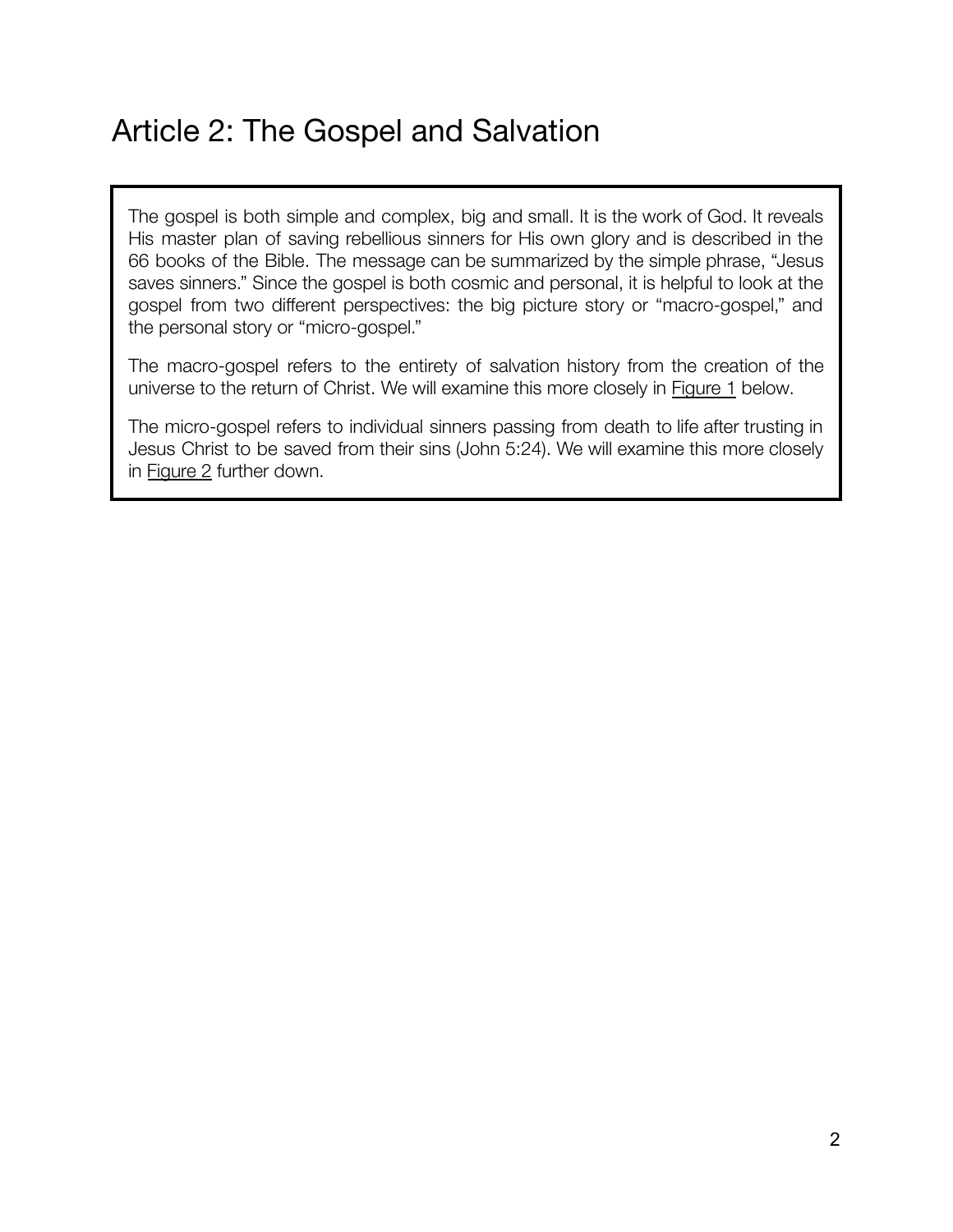#### **Macro-Gospel**

The Macro-gospel is best understood by using several keywords (see below) to describe the order of events in salvation history, which describe God carrying out His plan to "make all things new" (Revelation 21:5) for His own glory.



*Figure 1*

**Creation** - God created everything that is and declared that it was good. All of the good creation was meant to stir up affection for God in our hearts and minds. *(Genesis 1; Romans 1:19-20)*

**Rebellion** - Humankind sinned in the garden. Then sin came into the world through one man (Adam), and death through sin, so death has spread to all people. As a result of the first sin, all of creation has been affected and subject to corruption and death. Now, we all prefer the creation rather than the Creator. Our affections have been turned away from God and instead, we love and trust in earthly things. Sin has affected everyone and has caused a separation between people and God.

*(Genesis 3:16-19; Romans 1:21-25; Romans 5:12)*

**Redemption** - Jesus Christ came to make all things new and separate a people for His own glory and possession. Jesus Christ lived a perfect life that we could not live, died the death we should have died, and rose again three days later, conquering sin and death. Because of this work by Jesus, we have peace with God and can rightly be called His children. As children of God, we have been filled with the Holy Spirit which empowers us to pursue holiness for the glory of God.

*(Revelation 21:5; 2 Corinthians 5:19; Romans 5:1; Ephesians 1:13, 2:18; 1 Peter 1:13-16)*

**Re-Creation** - One day Jesus is coming back! This will be the fulfillment of His saving work, the consummation of His Kingdom come, where all creation will be made new. We will be able to enjoy a complete relationship with God, face to face, as He dwells with His people forever.

*(Revelation 21:1-8)*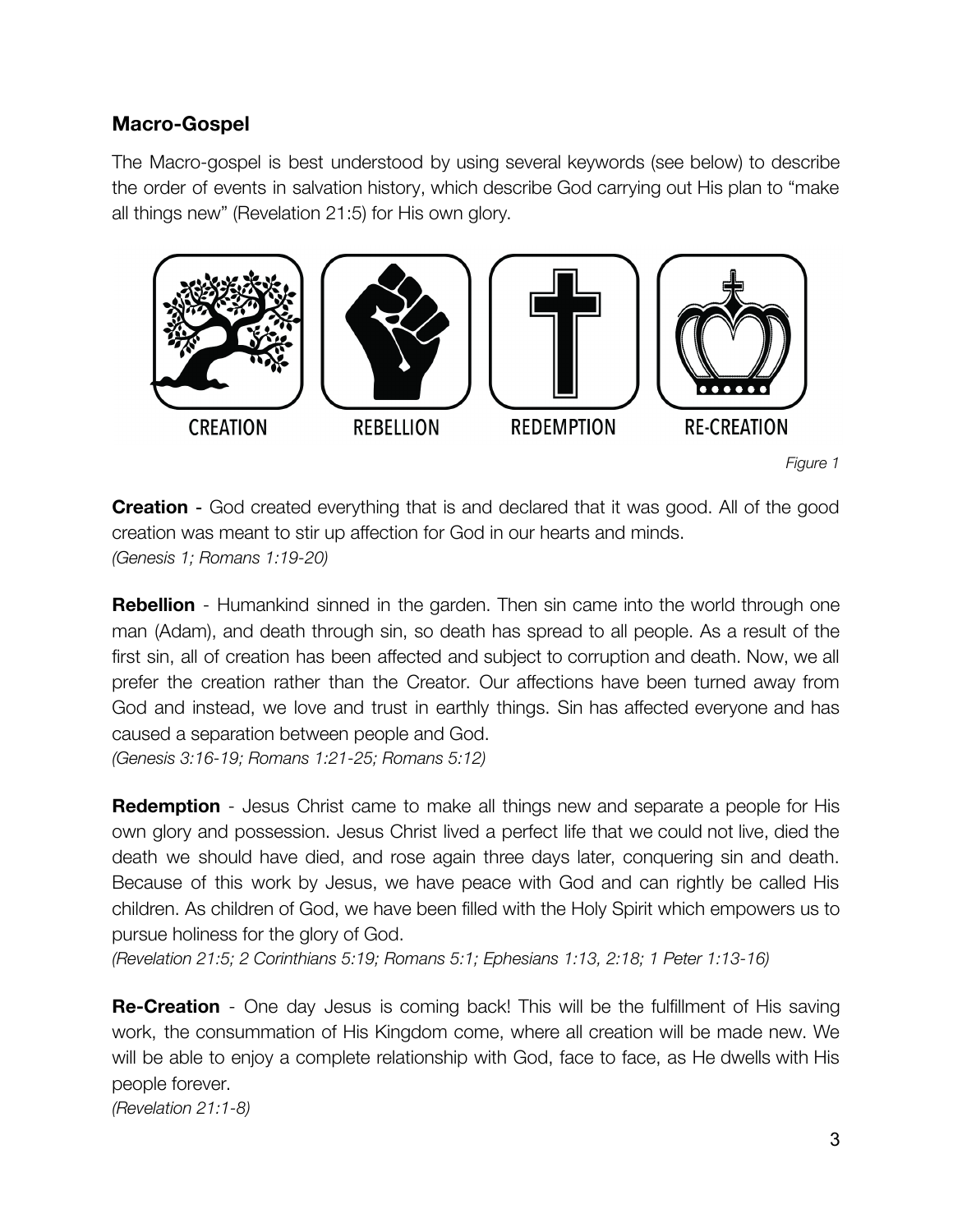#### **Micro-Gospel**

The personal story of the "micro-gospel" describes how the individual is affected by the gospel. This smaller personal story (or testimony) fits within the "big story" of what God is doing in the world, specifically in the RE-CREATION portion of the Macro-Gospel. This deliverance from Sin and Death can be understood in the three different "tenses" of salvation: the past, the present, and the future.



#### **JUSTIFICATION: I** *have been* **saved.**

This happens at the moment of our repentance and acceptance of Jesus Christ as our Lord and Savior. Justification is an instantaneous legal act of God in which He considers our sins forgiven and Christ's righteousness as belonging to us. We are declared righteous in God's sight and free from all guilt and sins.

*"God made him who had no sin to be sin for us, so that in him we might become the righteousness of God."*

-- 2 Corinthians 5:21

We were guilty, but now God has forgiven us and counts Jesus' righteousness as our own. We are justified when we acknowledge Jesus Christ as our Savior and repent of our sins. Usually, when we talk about salvation in the past tense, saying that **WE HAVE BEEN SAVED**, we are talking about Justification.

"Yet we know that a person is not justified by works of the law but through faith in Jesus Christ, so we also have believed in Christ Jesus, in order to be justified by faith in Christ and not by *works of the law, because by works of the law no one will be justified."*

-- Galatians 2:16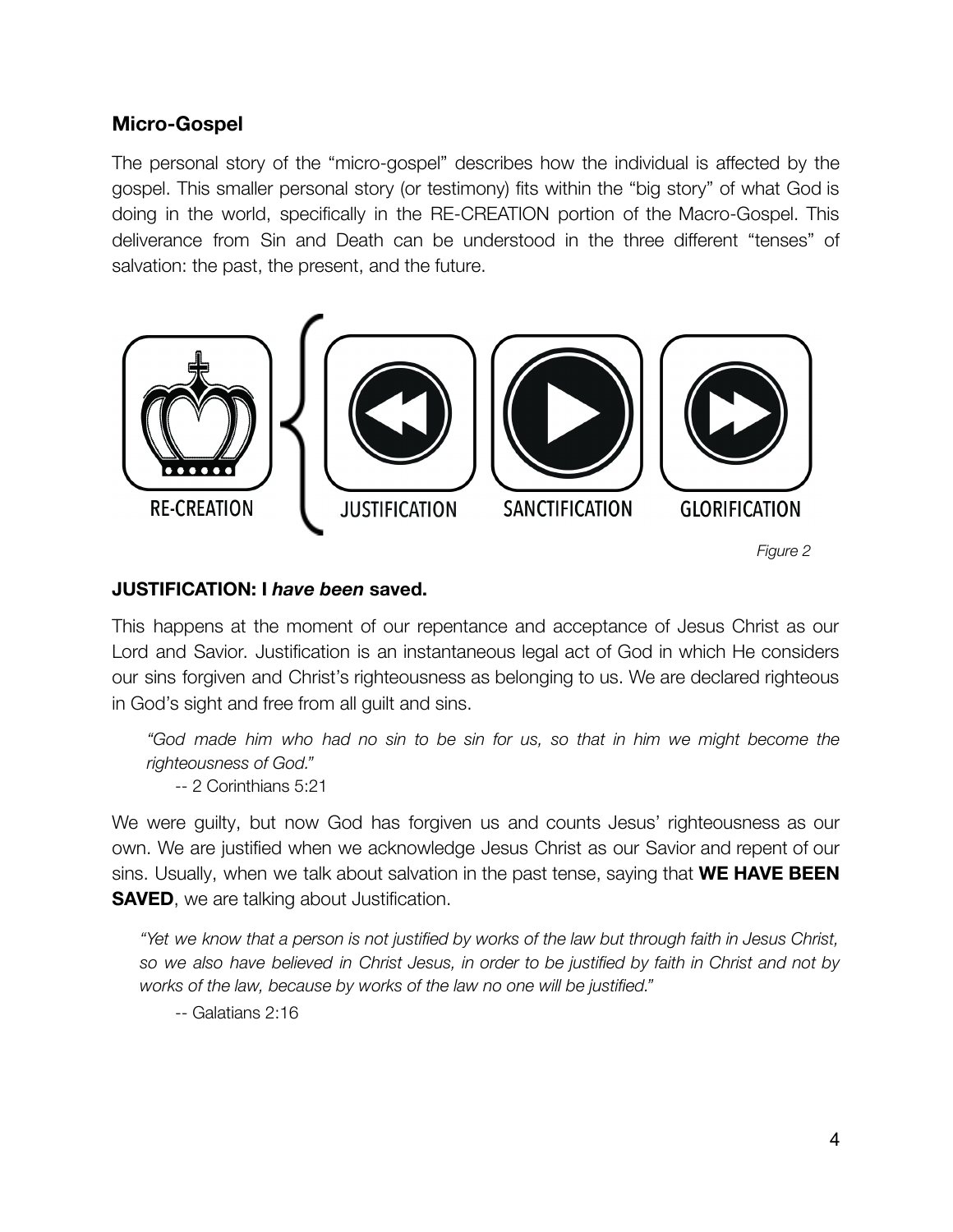#### **SANCTIFICATION: I** *am being* **saved.**

Sanctification is the work of the Holy Spirit. The Spirit works with us (and through us) to convict us of sin, and progressively make us more like Jesus Christ in our beliefs and actions. In Sanctification, **WE ARE BEING SAVED**.

The Christian life is like a marathon. The race is long, and there are times when we get tired and want to quit, but the Holy Spirit empowers us to continue running the race! The Christian life is not a ride, we are not passive passengers, but are active participants. We are expected to continue growing in faith and seeking after God. If we don't we might not finish the race! The Lord gives us strength, and *with His* strength we can persevere in the faith.

*"Therefore, my beloved, as you have always obeyed, so now, not only as in my presence but much more in my absence, work out your own salvation with fear and trembling, for it is God who works in you, both to will and to work for his good pleasure."*

-- Philippians 2:12-13

#### **GLORIFICATION: I** *will be* **saved.**

Glorification will happen when Christ returns and raises the bodies of all believers who have died and reunites them with their souls. He will also change the bodies of all believers who remain alive; giving them perfected resurrection bodies like His own.

Once we are resurrected with Christ, we will no longer suffer from the effects of the Fall. For His name's sake, we will be perfected in that day (Philippians 1:6), and God will dwell among His people and be their God (Revelation 21:3-4). Glorification is what we are striving towards; the prize, the goal, the gift from God to those who faithfully persevere. It is in Glorification that **WE WILL BE** saved.

"...being confident of this, that he who began a good work in you will carry it on to completion *until the day of Christ Jesus."*

-- Philippians 1:6

*"And I heard a loud voice from the throne saying, 'Look! God's dwelling place is now among* the people, and he will dwell with them. They will be his people, and God himself will be with them and be their God. 'He will wipe every tear from their eyes. There will be no more death' or *mourning or crying or pain, for the old order of things has passed away.'"*

-- Revelation 21:3-4

*"For I consider that the sufferings of this present time are not worth comparing with the glory* that is to be revealed to us. For the creation waits with eager longing for the revealing of the *children of God."*

-- Romans 8:18-19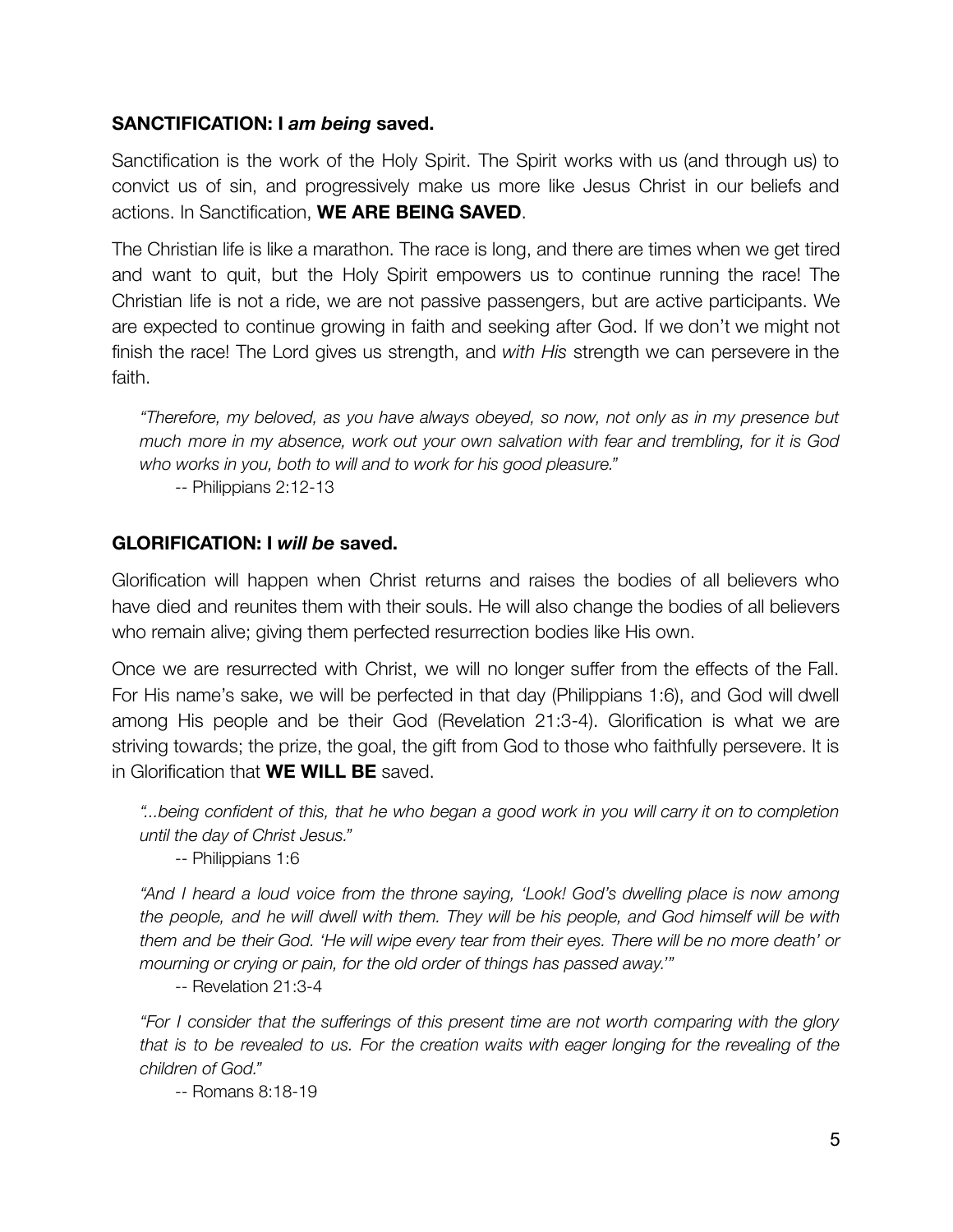# Article 3: Christian Life

#### **Two Ordinances: Baptism and The Lord's Supper**

There are two ordinances which Jesus Christ has instituted and established for His Church. An ordinance is a "prescribed practice." It is something that has been prescribed and ordered by Jesus Christ, and thus must be practiced by the Church. The New Testament makes it very clear that the early Church practiced and observed two ordinances: Baptism and the Lord's Supper (Acts 2:41-42). *(Taken from Northview's Statement of Faith)*

*"Those who accepted his message were baptized, and about three thousand were added to their number that day. They devoted themselves to the apostles' teaching and to fellowship, to the breaking of bread and to prayer." -- Acts 2:41-42*



#### **Baptism**

We believe that Christians should be baptized in water upon confession of their faith in Jesus Christ. We practice baptism by immersion; although we receive into fellowship those who have been baptized on confession of their faith by another mode (sprinkling/pouring). Baptism is a public declaration that the believer identifies with Christ in His death and resurrection, and has become part of His body, the Church.

*(Matthew. 28:18-20; Acts 2:38; Romans 6:2-6; Colossians 2:12-13; 1 Thessalonians. 5:23-24; 1 Peter 3:21)*



#### **The Lord's Supper (Communion)**

In preparation for the fellowship of the Lord's Supper, all believers must examine themselves. All those who understand its meaning, confess Jesus Christ as Lord in word and life, are accountable to their congregation, and are living in right relationship with God and others are invited to participate in the Lord's Supper which helps us remember Jesus' sacrifice, and celebrate His resurrection.

*(Matthew 16:24, 26:26-30; 1 Corinthians 10:16-17, 11:23-32; Revelation 3:20)*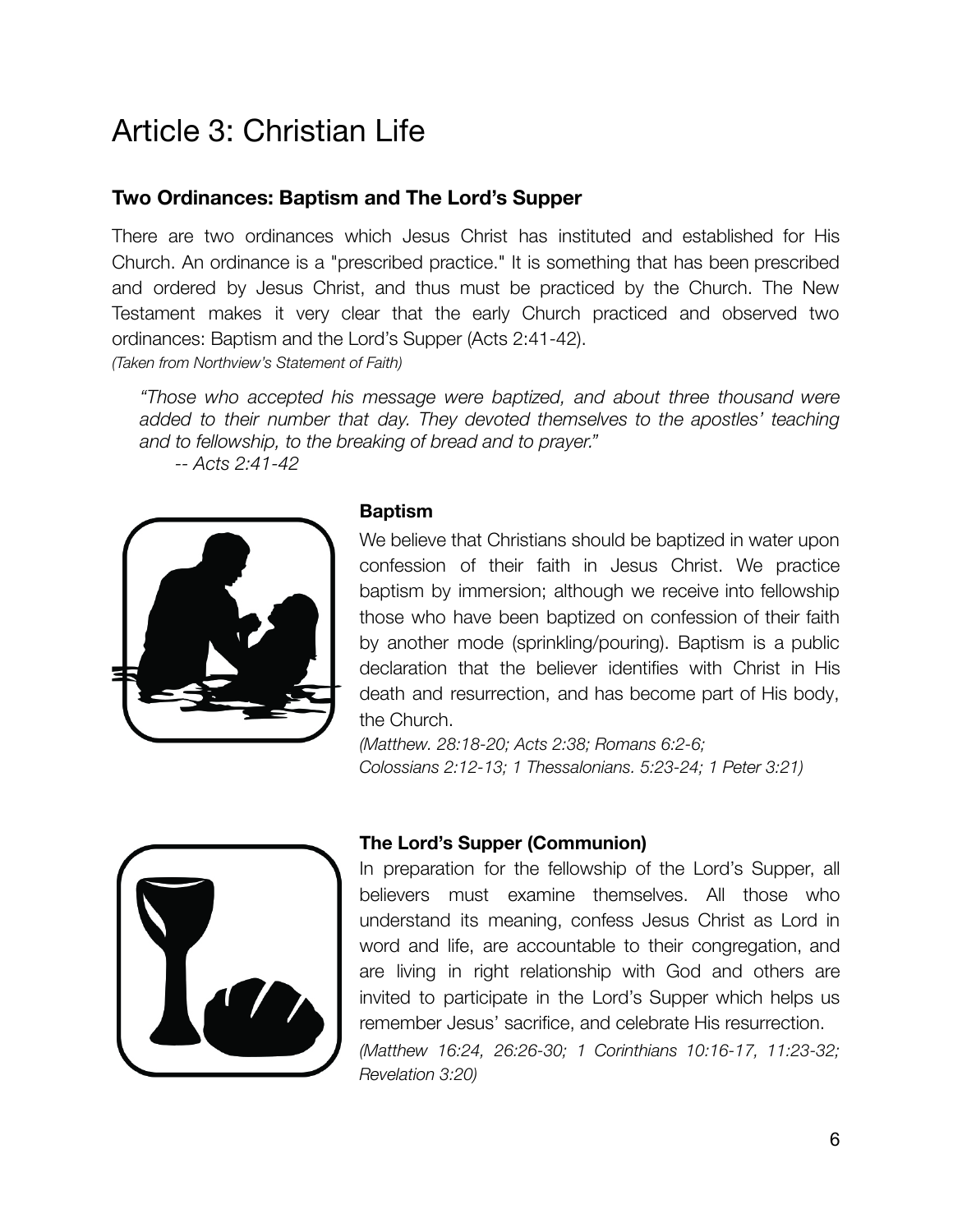#### **The Three "P's" of True Faith**



Christian faith has three qualities that must all be present and increasing for faith to be considered genuine. Christians must **profess** faith in Jesus, they must **practice** holiness, and they must continue to grow in the faith (a.k.a., **persevere**). All three qualities are practiced in the context of community (Acts 2:42), thus our hope is that the faith journey of every Christian involves a strong commitment to the local church. Where does baptism fit into all of this? Baptism is a Christian "practice" that is an important and necessary step of growth in the faith. After a Christian has believed the gospel, they are baptized as a public declaration of their faith in Jesus, and as a symbol of their commitment to Jesus and His Church.

#### **Profess**

When confronted by the Gospel a person must make a choice, either to accept it as truth and then live by faith or to reject it. Those who repent of their sins need only to believe the Gospel and PROFESS their belief in Jesus Christ, in order to be saved.

"For if you confess with your mouth that Jesus is Lord and believe in your heart that God raised him from the dead, you will be saved. For with the heart one believes and is justified, and with *the mouth one confesses and is saved. For the Scripture says, "Everyone who believes in him will not be put to shame."*

-- Romans 10:9-11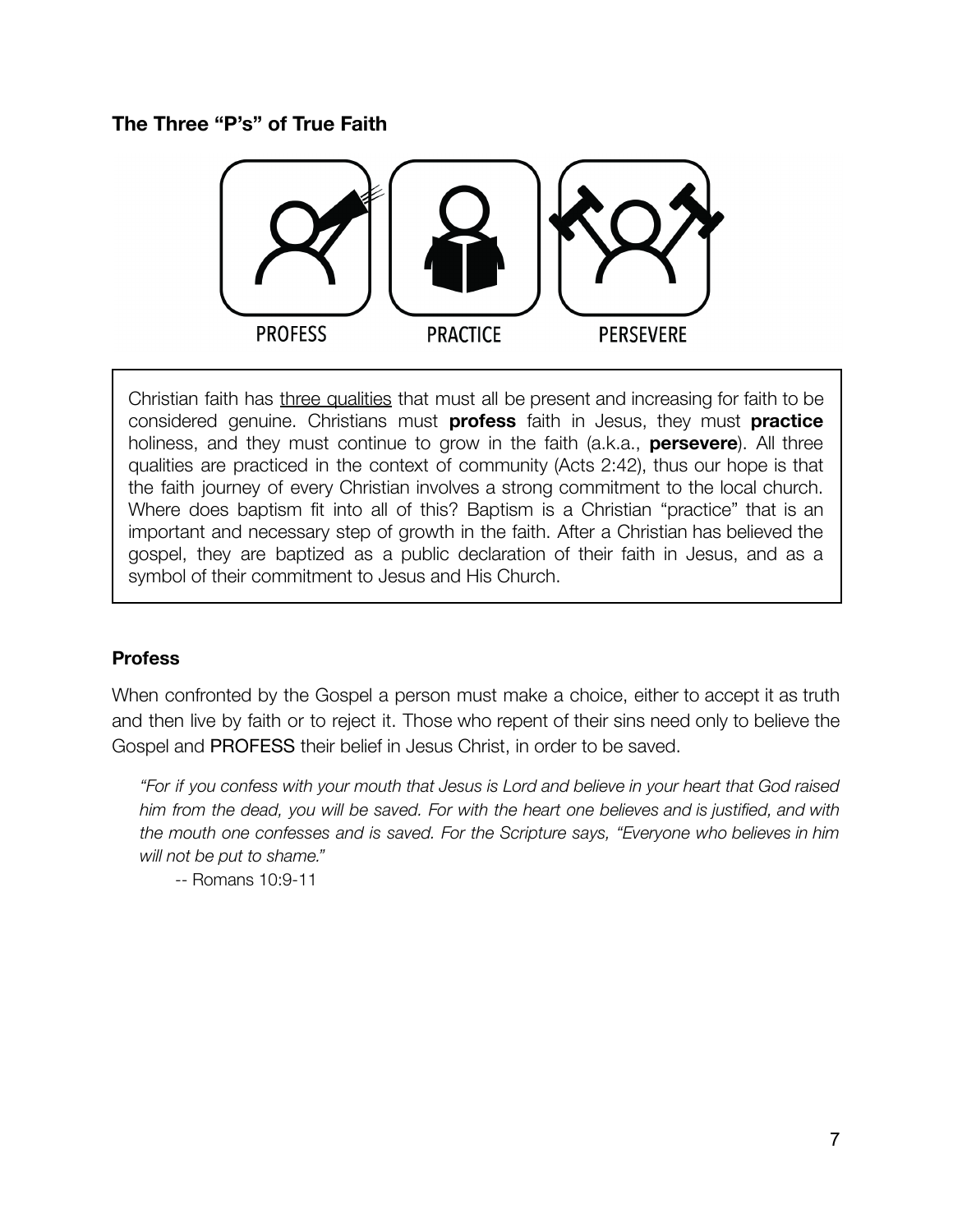#### **Practice**

Once a person has placed their faith in Jesus, they *must* live differently. Christians must PRACTICE their faith, and those who do not cannot rightly be called Christians. The faith journey of Christians will involve ups and downs, but it *must* be marked by growth: both in character (i.e - "fruits of the Spirit," c.f - Galatians 5:21-23) and in good works.

*"...and envy; drunkenness, orgies, and the like. I warn you, as I did before, that those who live like this will not inherit the kingdom of God.*

*But the fruit of the Spirit is love, joy, peace, forbearance, kindness, goodness, faithfulness, gentleness and self-control. Against such things there is no law."*

-- Galatians 5:21-23

*"For we are his workmanship, created in Christ Jesus for good works, which God prepared beforehand, that we should walk in them."*

-- Ephesians 2:10

#### **Persevere**

As a Christian matures in their faith, it may be tempting to prematurely celebrate success due to good profession and practice. In this instance, the metaphor of running a race proves helpful. As the Apostle Paul would say, it is only the runners who finish the race that get the prize (1 Corinthians 9:24). The Christian life must be marked by good theology, character, and works; which are all constantly increasing in measure, closer and closer to the standard that we see modelled in the life of Jesus Christ. This continual process is known as PERSEVERANCE and is the third quality of genuine Christian faith.

"Do you not know that in a race all the runners run, but only one gets the prize? Run in such a *way as to get the prize."*

-- 1 Corinthians 9:24

"I have fought the good fight, I have finished the race, I have kept the faith. Henceforth there is *laid up for me the crown of righteousness, which the Lord, the righteous judge, will award to me on that day, and not only to me but also to all who have loved his appearing."*

-- 2 Timothy 4:7-8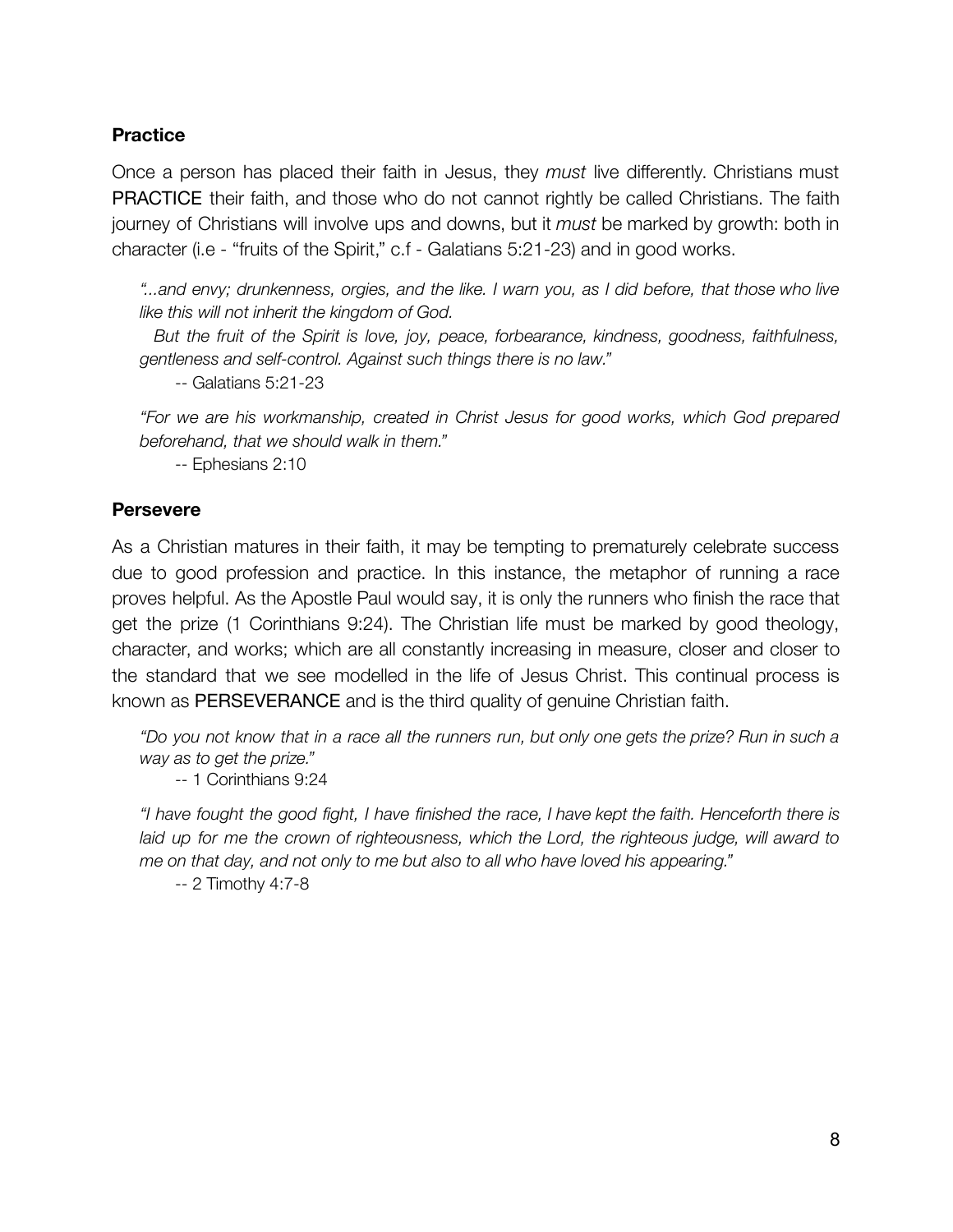## Article 4: Testimony Workshop

Looking back over our lives, each of us has a unique story that tells how we got to where we are today and how God has shown us His grace. Although your story isn't finished, what you have experienced is a testimony to God's goodness and grace that should be shared for His glory. Your personal story is part of His greater story.

From before the foundation of the earth, God has set in motion His plan of redemption, to deal with the problem of sin and death. He has done this for the sake of His own glory and will make all things new! Until Christ returns, as His follower you get to participate in sharing this good news and living out a transformed life because of this good news.

A way of framing your testimony can flow in the following way:

- Who were you before you gave your life to Christ?
- How did God work in your life to bring you to Himself?
- What has God been doing in your life since you began following Him? (this can include the good and the hard times)

These memories comprise an outline of your story. You can use these memories to build your testimony to share with others and at your baptism. Also, they can serve as reminders as to where you came from as well as "anchor points" to remember what God has done for you.

In 1 Peter 3:15, Peter encourages the believers to always, with gentleness and respect, be prepared to make a defence to anyone who asks for a reason for the hope that is in you. Your testimony of how God has worked in your life (Justification, Sanctification, Glorification) is a wonderful way to open the conversation with someone who wants to know the reason for why you believe what you believe. Then, when possible, you can move from your experience into the reasons for the Truth of the Gospel (Creation, Rebellion, Redemption, Re-Creation) and the hope that it brings.

*"But in your hearts revere Christ as Lord. Always be prepared to give an answer to everyone who asks you to give the reason for the hope that you have. But do this with gentleness and respect..."*

-- 1 Peter 3:15

As followers of Christ, we get to share the Truth that has saved us with the people around us. Christ wants us to make disciples and this can be done in multiple ways; however, it begins with them hearing the Gospel. Our hope is that by explaining the Gospel in the previous section and helping walk through how to present your testimony, you may be better equipped to make disciples of Christ.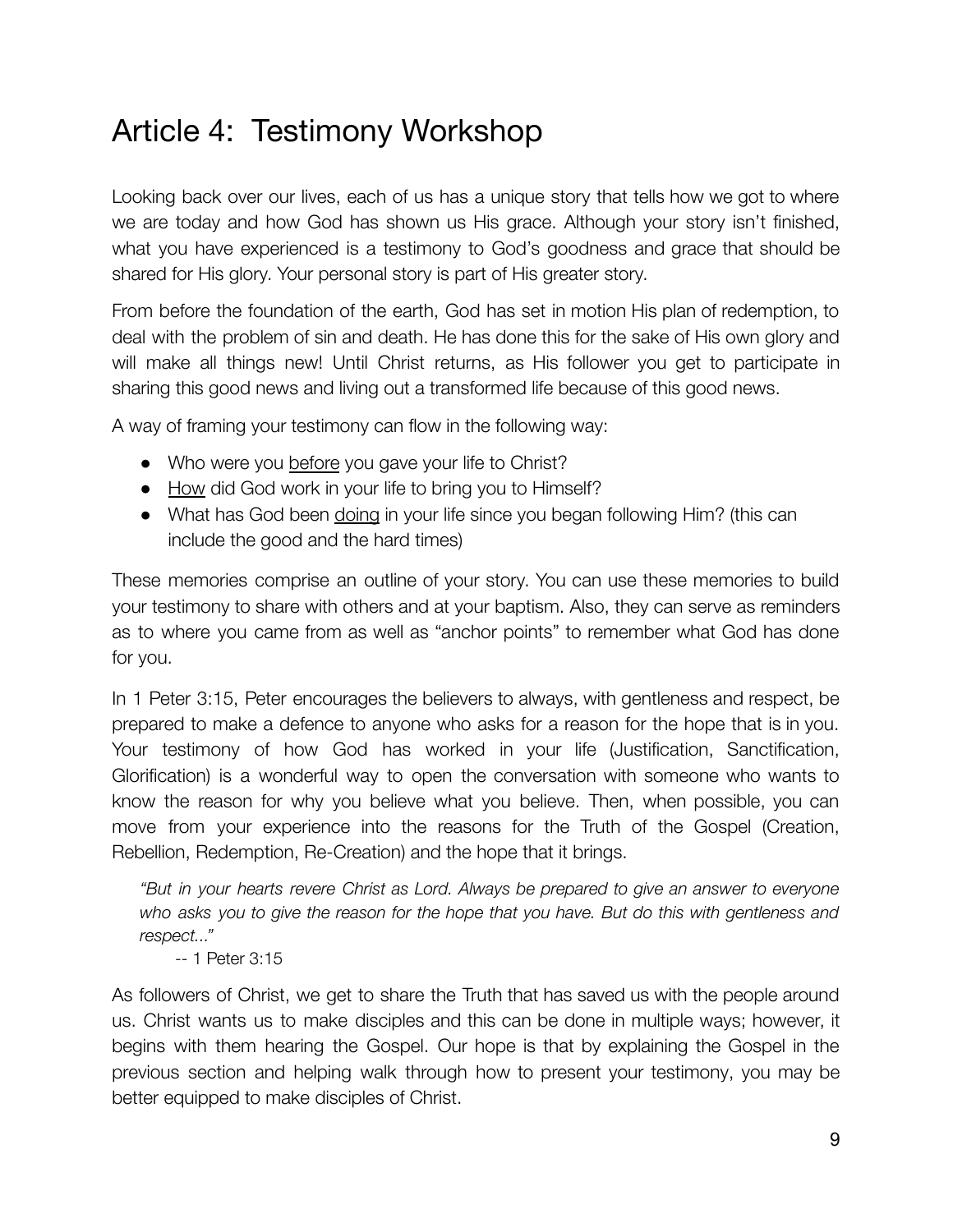Use this space to make any notes to help you prepare your own testimony.

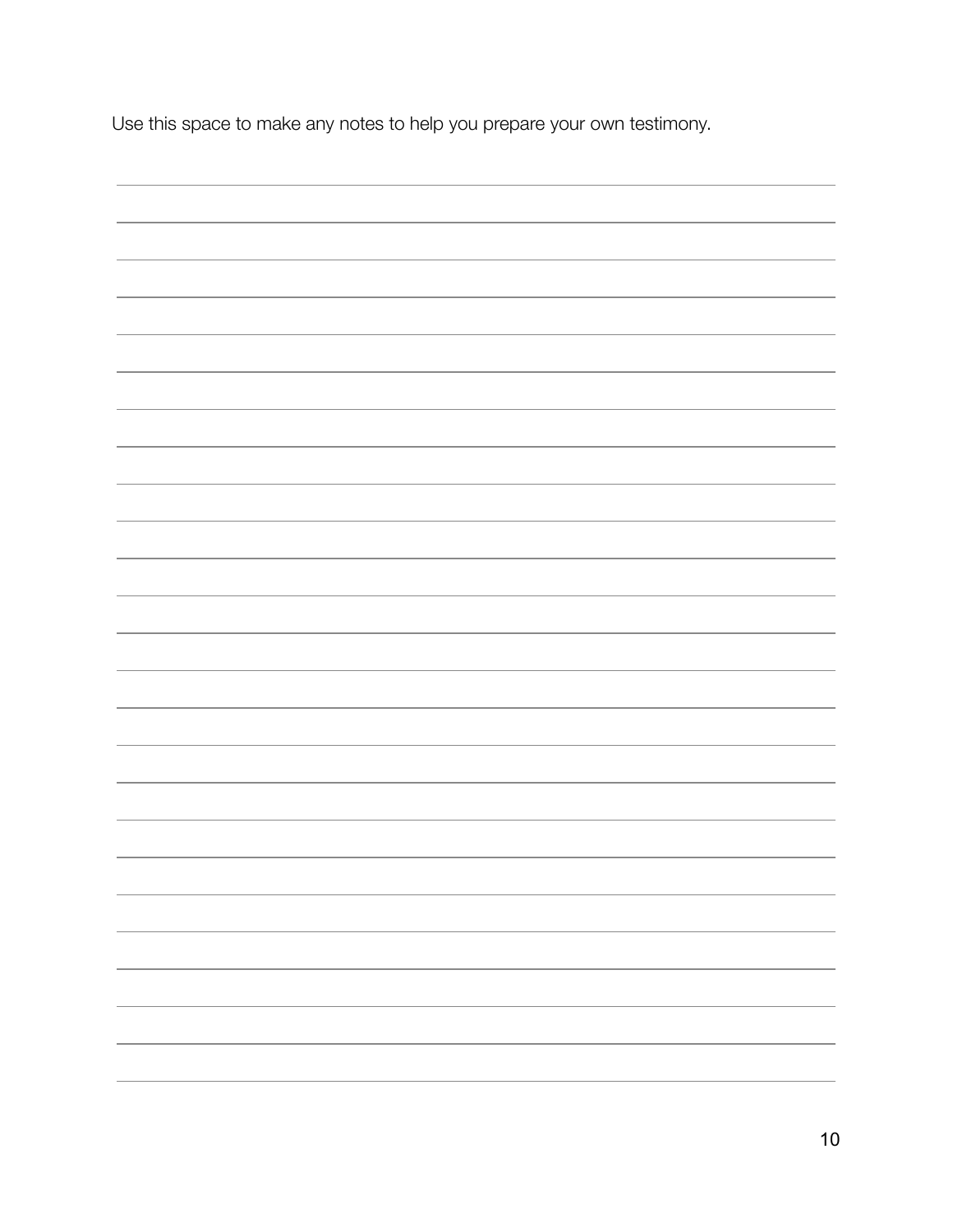### Article 5: Biblical Foundation for Baptism

Here at Northview, we believe that Christians should be baptized in water upon confession of their faith in Christ. We practice baptism by immersion, although we receive into fellowship those who have been baptized on confession of their faith by another mode (pouring or sprinkling). Baptism is a public declaration that the believer trusts in Jesus, identifies with Christ, and has become part of His body, the local church.

*(From the Northview Statement of Faith)*

Baptism is a beautiful demonstration of the Gospel in the life of every Christian. It is done in obedience to God and His commands, and as a declaration of our submission to His lordship. It is also a symbolic act indicating our death to sin and resurrection life in Christ, and is a starting point (or important checkpoint) of the Christian life.

#### **We Baptize as Christians because it is understood to fulfill, in part, the command of Jesus to confess Him before humanity.**

*"Whoever acknowledges me before men, I will also acknowledge him before my Father in heaven."*

-- Matthew 10:32

*"...If you confess with your mouth, "Jesus is Lord", and believe in your heart that God raised him* from the dead, you will be saved. For it is with your heart that you believe and are justified, and *it is with your mouth that you confess and are saved."*

-- Romans 10:9-10

#### **Baptism is part of fulfilling the command to make disciples in the Great Commission.**

"And Jesus came and said to them, "All authority in heaven and on earth has been given to me. *Go therefore and make disciples of all nations, baptizing them in the name of the Father and of the Son and of the Holy Spirit, teaching them to observe all that I have commanded you. And behold, I am with you always, to the end of the age."*

-- Matthew 28:18-20

#### **Jesus showed by example that we are to be baptized by being baptized Himself and as disciples of Jesus we should follow in His footsteps.**

*Then Jesus came from Galilee to the Jordan to John, to be baptized by him. John would have prevented him, saying, "I need to be baptized by you, and do you come to me?" But Jesus* answered him, "Let it be so now, for thus it is fitting for us to fulfill all righteousness." Then he *consented. And when Jesus was baptized, immediately he went up from the water, and behold, the heavens were opened to him, and he saw the Spirit of God descending like a dove and coming to rest on him; and behold, a voice from heaven said, "This is my beloved Son, with whom I am well pleased."*

-- Matthew 3:13-17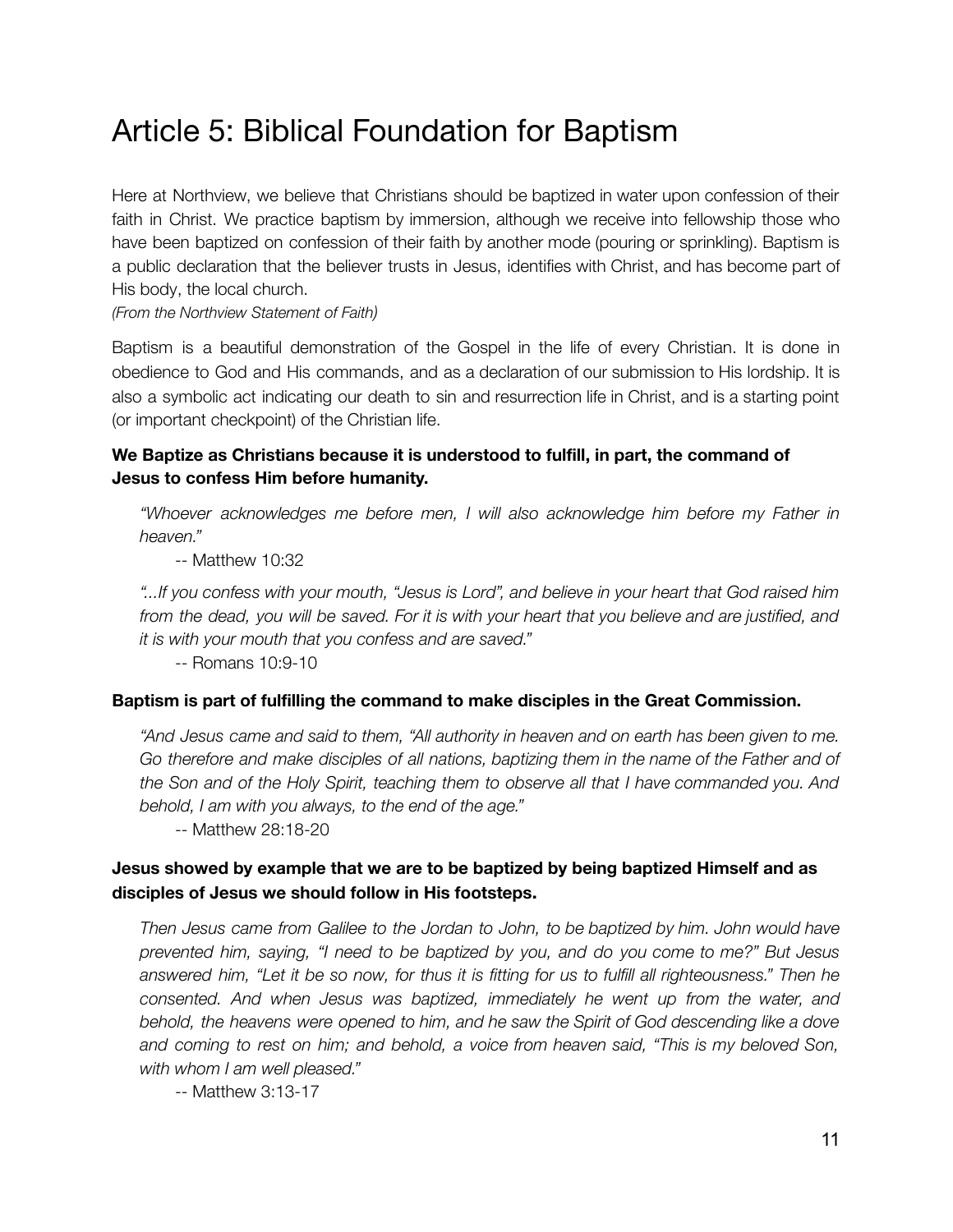#### **The Symbolic Meaning**

Baptism, as it is practiced in the New Testament, is both a literal and a symbolic act. In Romans 6:3-7 we are informed that we have been *"baptized into Christ Jesus" and "into his death".* The literal act of baptism is being plunged into the water. Symbolically, we are baptized into union with Jesus Christ and into His death and life. The act of being submerged in and rising out of the water represents our going into the grave and rising again to new life.

*"Or don't you know that all of us who were baptized into Christ Jesus were baptized into his death? We were therefore buried with him through baptism into death in order that, just as* Christ was raised from the dead through the glory of the Father, we too may live a new life. If we have been united with him like this in his death, we will certainly also be united with him in his resurrection. For we know that our old self was crucified with him so that the body of sin *might be done away with, that we should no longer be slaves to sin because anyone who has died has been freed from sin."*

-- Romans 6:3-7

For these reasons, we believe baptism by *immersion* most accurately represents what was practiced in scripture and makes the most sense symbolically.

Also, we believe that baptism is an outward display of an inward reality that the person being baptized is *already* saved. The act of baptism does not have any special saving powers. To be saved, you only need to confess with your mouth and believe in your heart that Christ Jesus is Lord (Romans 10:9-10). Baptism is an expected action of all believers to show their union with Christ and His church, however, if something were to happen before a Christian was able to be baptized, it would not affect their salvation (i.e., the thief on the cross to whom Jesus said, "...[T]oday you will be with me in paradise."; c.f - Luke 23:39-43).

#### **Method for Baptism. How is Baptism to be performed?**

At Northview, we practice what is called immersion baptism, where the individual is fully submerged in water and then raised up out of the water. The reason we do this is that in the Bible both the grammar and the context of the passages describing baptism indicates that immersion is what was practiced by Jesus, John the Baptist, and the early Church.

In Mark 1:10 we see the most descriptive language concerning baptism when Jesus himself was baptized by John. The text says "*He came up out of the water."* The language indicates that He had been submerged under the water.

*"And when he came up out of the water, immediately he saw the heavens being torn open and the Spirit descending on him like a dove."* -- Mark 1:10

The word itself is a good indication of the method used. "*Baptizo,*" the Greek word used in the Bible, means, "to plunge, dip, immerse" something in the water. We see in Mark 1:5 that the people being baptized by John were being baptized in the water.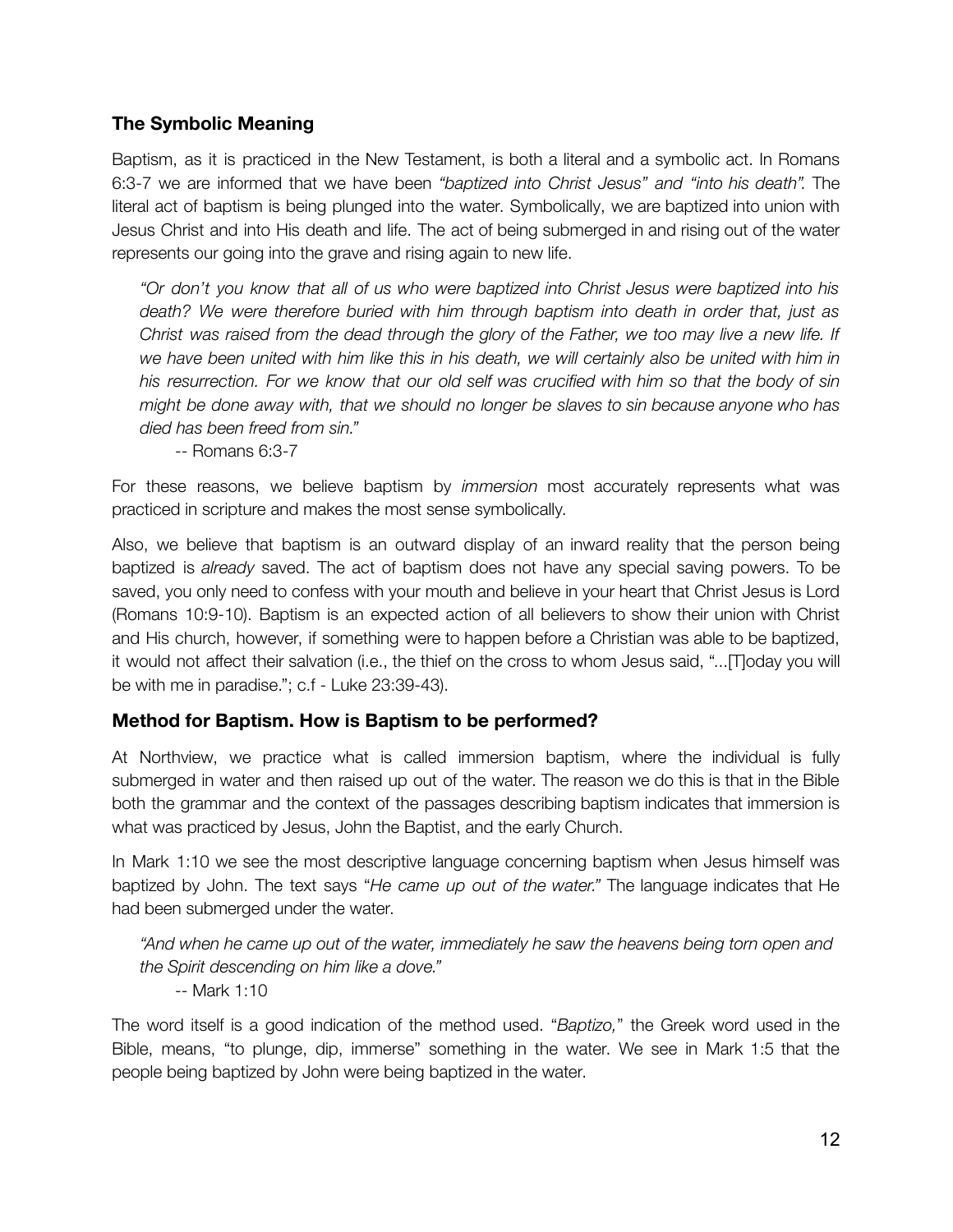"*And all the country of Judea and Jerusalem were going out to him and were being baptized by him in the river Jordan, confessing their sins."*

-- Mark 1:5

Later, in the book of Acts, the Ethiopian Eunuch who was met by Philip was baptized in the river, rather than sprinkled with water (Acts 8:36).

*"As they travelled along the road, they came to some water and the eunuch said, 'Look, here is water. What can stand in the way of my being baptized?'"* -- Acts 8:36

Another method used by some Christian denominations is called sprinkling. This is where water is either sprinkled or poured on the brow of the person to indicate the cleansing of sin (Acts 22:16); however, we believe that this does not fully encapsulate the entire meaning of baptism. Romans 6:1-11 and Colossians 2:11-12 emphasize that baptism demonstrates a death and rebirth. Certainly, the cleansing of sins is a part of the symbolism of baptism but so is the death and rebirth, which is symbolized far more effectively by immersion, rather than with sprinkling or pouring.

*"And now what are you waiting for? Get up, be baptized and wash your sins away, calling on his name.'"*

-- Acts 22:16

*"What shall we say, then? Shall we go on sinning so that grace may increase? By no means!* We are those who have died to sin; how can we live in it any longer? Or don't you know that all *of us who were baptized into Christ Jesus were baptized into his death? We were therefore buried with him through baptism into death in order that, just as Christ was raised from the dead through the glory of the Father, we too may live a new life.*

For if we have been united with him in a death like his, we will certainly also be united with him in a resurrection like his. For we know that our old self was crucified with him so that the *body ruled by sin might be done away with, that we should no longer be slaves to sin because anyone who has died has been set free from sin.*

Now if we died with Christ, we believe that we will also live with him. For we know that since *Christ was raised from the dead, he cannot die again; death no longer has mastery over him.* The death he died, he died to sin once for all; but the life he lives, he lives to God,

*In the same way, count yourselves dead to sin but alive to God in Christ Jesus."*

-- Romans 6:1-11

*"In him you were also circumcised with a circumcision not performed by human hands. Your whole self ruled by the flesh was put off when you were circumcised by Christ, having been buried with him in baptism, in which you were also raised with him through your faith in the working of God, who raised him from the dead."*

-- Colossians 2:11-12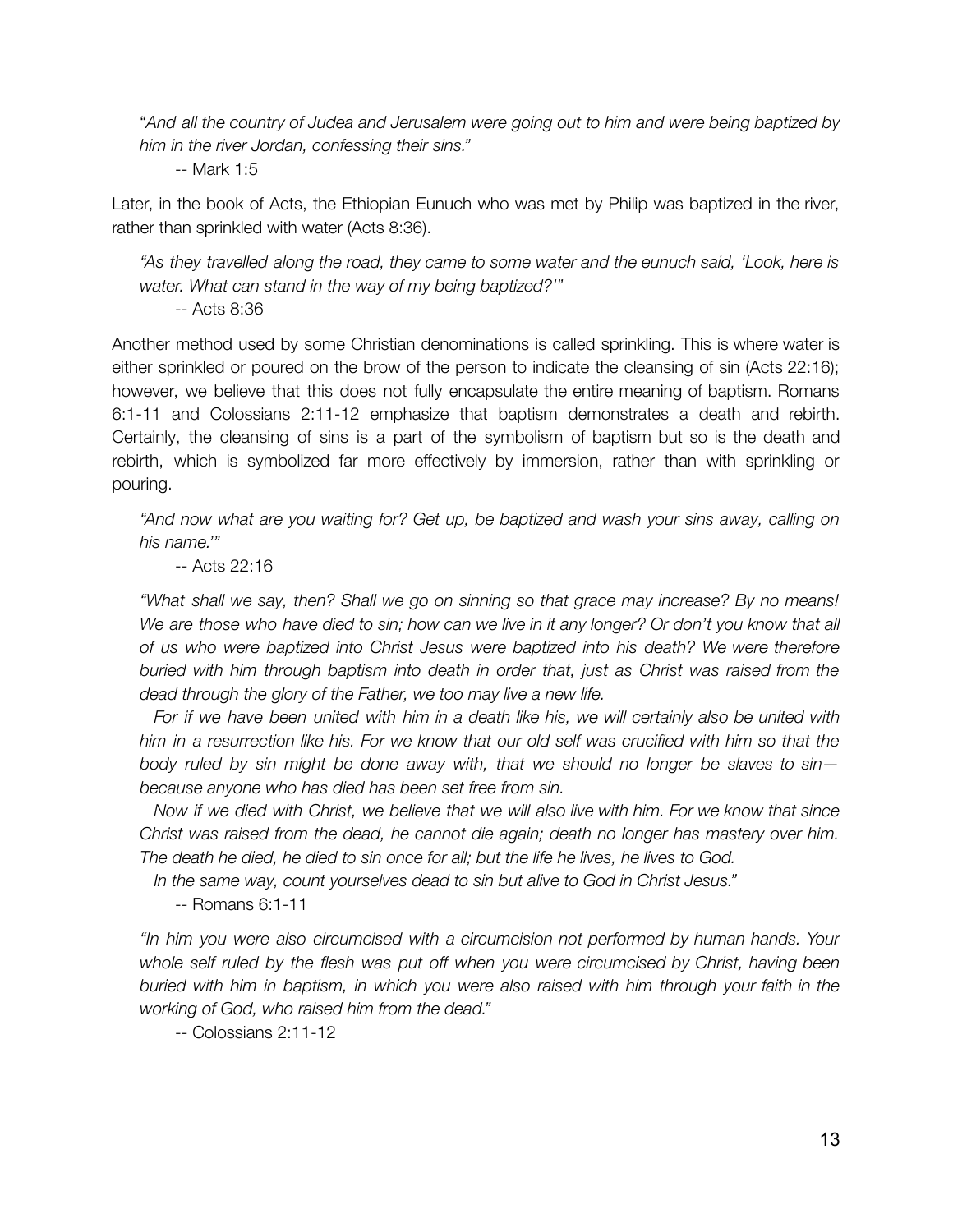#### **Who should be Baptized?**

At Northview, we practice "Believer's Baptism," which means that we baptize individuals who are capable of professing faith in Jesus Christ as Savior and Lord. The Scriptures speak of belief and baptism as fundamentally intertwined. Those who had believed and confessed faith in Jesus were then baptized to symbolize their belief.

#### **[See Appendix 1: Credobaptism vs Paedobaptism]**

*"So those who received his word were baptized, and there were added that day about three thousand souls."*

-- Acts 2:41

*"But when they believed Philip as he preached the good news about the kingdom of God and the name of Jesus Christ, they were baptized, both men and women.*"

-- Acts 8:12

"While Peter was still saying these things, the Holy Spirit fell on all who heard the word. And the *believers from among the circumcised who had come with Peter were amazed because the gift of the Holy Spirit was poured out even on the Gentiles. For they were hearing them speaking in tongues and extolling God. Then Peter declared, "Can anyone withhold the water for baptizing these people, who have received the Holy Spirit just as we have?" And he commanded them to be baptized in the name of Jesus Christ. Then they asked him to remain for some days.*" -- Acts 10:44-48

The New Testament authors wrote with the assumption that all those participating in baptism personally trusted in Christ and experienced salvation (Galatians 3:27).

*"...for all of you who were baptized into Christ have clothed yourselves with Christ."* -- Galatians 3:27

At Northview, we believe that baptism is a natural next step in the faith journey of Christians. It is a public act which symbolizes a person's death to self and new life in Christ. As part of this next step, a person also makes a commitment to the body of Christ - the local church. Thus, at Northview, baptism is the first step towards official membership.

Sometimes people are baptized at an early age and due to life circumstances end up discontinuing church attendance or living in disobedience to and disregarding God's word. Once these people return to the church, many would like to be rebaptized in order to symbolize their rededication to Christ. While this desire is commendable, it shows a misunderstanding of the symbolism of baptism which is meant to signify the beginning of the race rather than perfection in the race.

#### **[See Appendix 2: Should I be Baptized Again?]**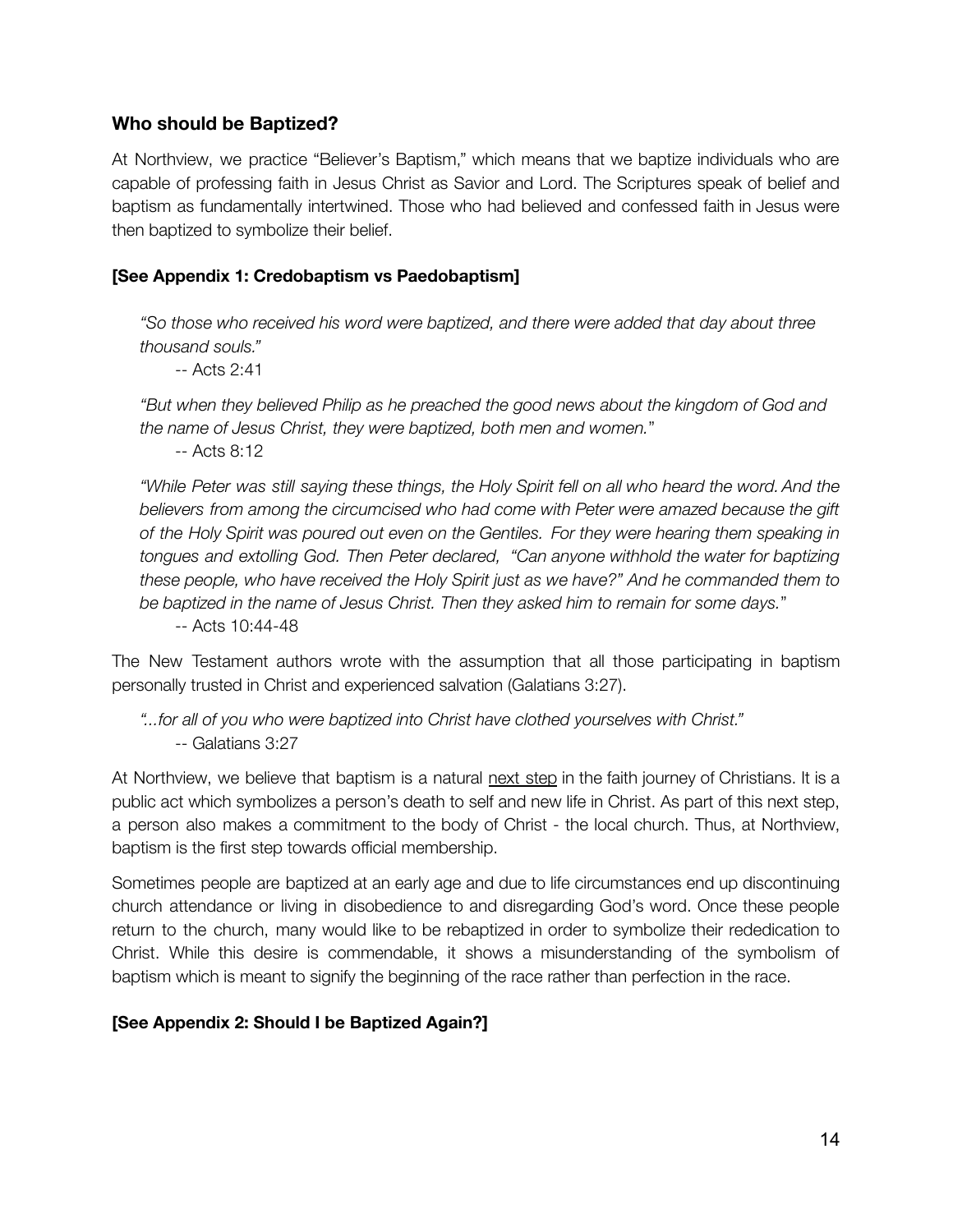### Article 6: What are Your "Next Steps"?

Throughout the Bible, our faith in Christ is often described as a race or a journey. It is also clear in the Bible that a Christian should be connected to the local body of believers known as the Church. Because of this, we want you to consider what the "next step" is in your faith journey during your time at Northview Community Church.

#### **NEXT STEP -** Commit to regular attendance at a Weekend Service

#### Downes Road Campus

Worship Center - Our largest venue (1100 seats) which is great for first-time guests. Has live worship and live preaching.

Saturday at 5:30pm *(meal served at 4:15pm in Center Court)* Sunday at 9:00am & 11:00am *(brunch served between services in Center Court)*

West Court - Seats 250 providing a "small church" feel within our large home. Has live worship at all services. Morning services use video preaching and our evening service uses a combination of live and video preaching.

Sunday at 9:00am, 11:00am & 5:30pm

Children's ministries (6 months - Gr. 5) and Middle School Bible Classes (Gr. 6-7) are available at all services except Sunday nights.

#### Mission Campus - Sunday at 9:00am & 11:00am

Worship Center - Seats 500 and has live worship with a combination of live and video preaching.

Children's ministries (6 months - Gr. 5) and Middle School Bible Classes (Gr. 6-7) are available at all services.

#### East Abbotsford Campus - Sunday at 9:00am & 11:00am

Abbotsford Christian Secondary School Gymnasium - Offers live worship and a combination of live and video preaching.

Children's ministries (6 months - Gr. 5) are available at all services. Middle School Bible Class (Gr. 6-7) is available at the 11:00am service.

#### **NEXT STEP -** Attend Membership Class

A natural next step for those who have been baptized is to attend **Membership Class**. This 3-week class begins the week after the baptism class and describes the "how" in regards to connecting and serving at Northview. At these classes, you will meet the Northview pastoral team and learn how our mission of Loving God, One Another, and the World practically works itself out within all that we do!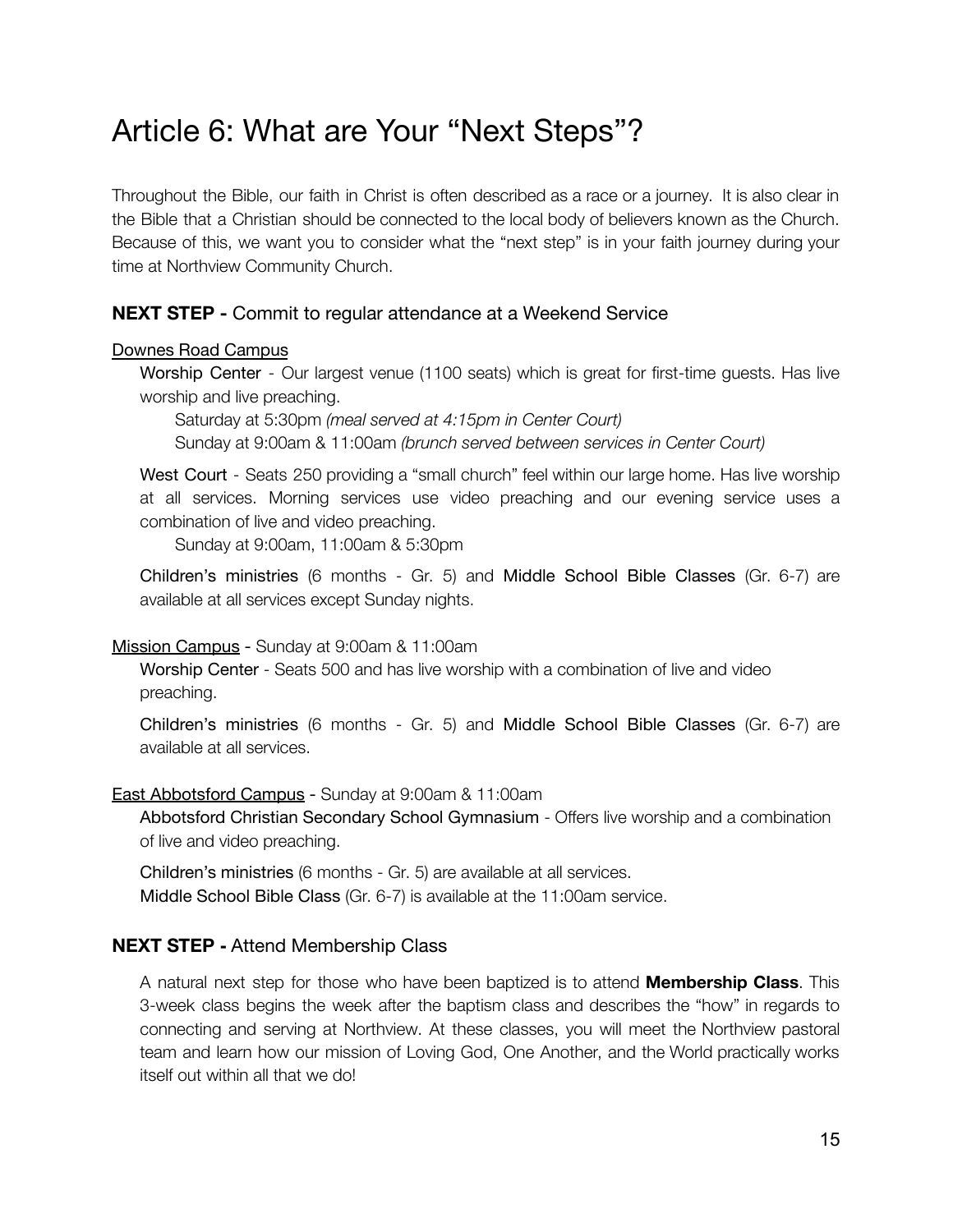Being a member means that the leadership of Northview is committing themselves to watch over your spiritual growth. The believer is saying, "I am placing myself among this group of committed followers of Christ, and under Christ, to *Love God, One Another, and the World* for the season that God would have me here." This commitment to the local church begins with baptism and is solidified through membership.

Our counsel, for all Northview members, is to do three things: attend weekend services, serve in the church, and join a Community Group. Membership is the best way for people to demonstrate this commitment to Northview, and to be held accountable to that commitment.

#### **NEXT STEP** - Community Groups & Bible Studies

#### Community Groups

Community Groups are where Loving God, One Another, and the World is put into practice as smaller groups of Northview believers meet together for a season.

#### Sign up at **northview.org/community-groups**

#### Bible Studies

Bible Studies are Community Groups that meet at the church around tables to study and discuss particular books of the Bible together.

#### Sign up at **northview.org/men** or **northview.org/women**

#### **NEXT STEP** - Serve

Another important step as we grow in Christ is to get involved in the work of the local church! This just might be the most exciting aspect of the Christian life - to see God's work and love in action… through you!

- If you already know where you want to serve, follow the Application Process below.
- If not, please check out our website for a variety of ways you can be involved: **northview.org/serve**

#### **Application process to volunteer:**

- 1) Fill out an Application Form (found at the Info Booth or by contacting the Church Office)
- 2) Provide a valid Criminal Record Check (CRC). CRC's are valid for 5 years. If you don't have a current CRC email: **reception@northview.org** and ask for the link to the free online application. If you need to apply in person bring your receipt to our office for a refund.
- 3) Drop off both your completed Application and Criminal Record Check to the Church Office (on weekends drop off at the Info Booth)
- 4) Wait for the church to contact you.

#### Email **reception@northveiw.org** with any other questions.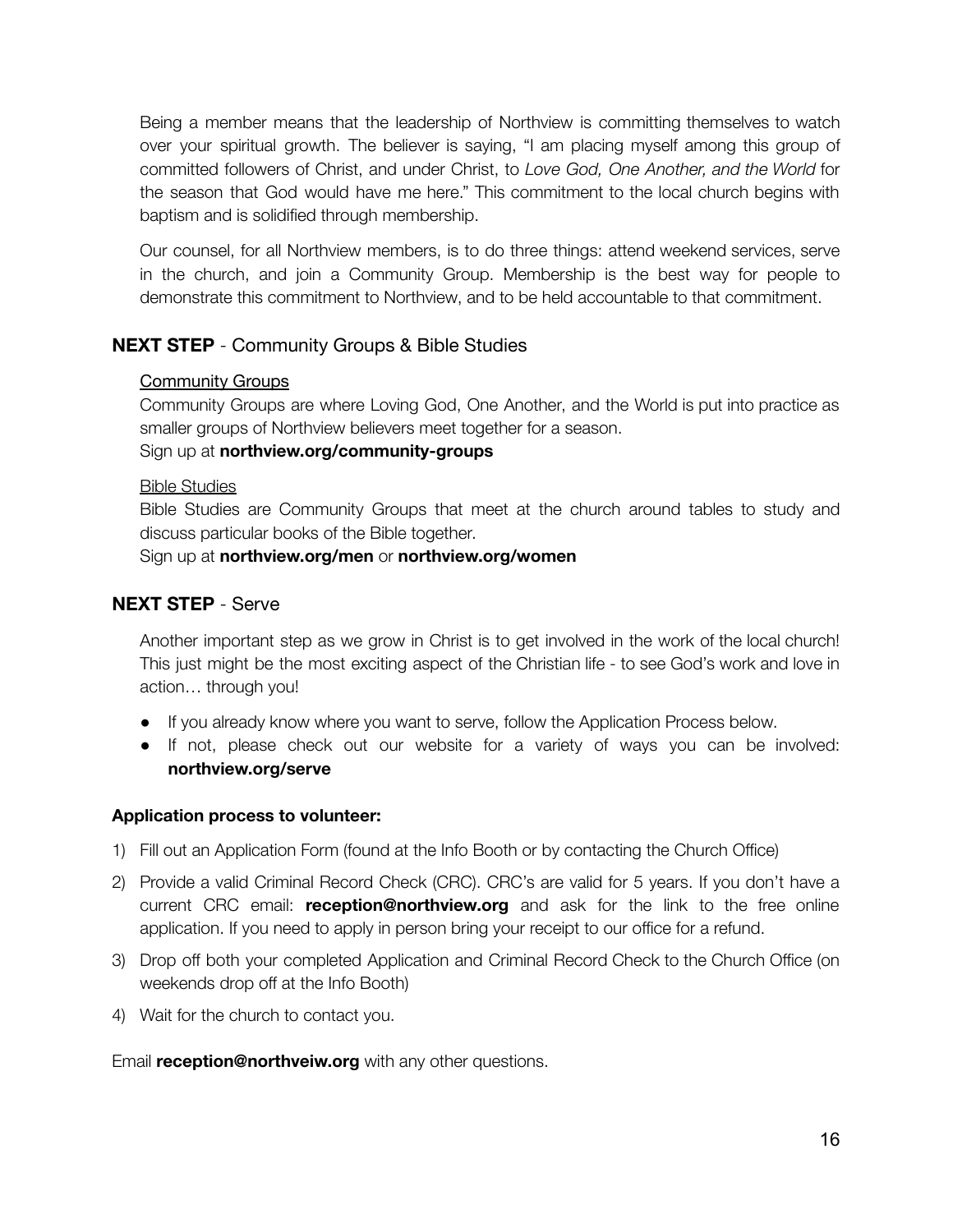# Article 7: Checklist and Information for the Baptism Service

Use this list, after completing your baptism class, to remember everything needed leading up to your baptism.

#### PLEASE KNOW:

- You are responsible for confirming with the person who will be baptizing you.
- Eligible baptizers include church leadership (pastors, elders, small group leaders, directors, etc.) or someone approved by the Pastor of Discipleship.

#### WHAT TO WEAR:

- Wear cotton pants or modest length shorts (mid-thigh or longer) and a dark shirt (no white please).
- Bring a change of clothing for after your baptism.
- Bring a large towel and a plastic bag for wet clothing.

#### NOTES FOR THE DAY:

- An email will be sent to you on the details of the Baptism Service and what time you are to come to the church/venue. If you have any questions please contact **baptism@northview.org**
- A link to the entire baptism service will be emailed to you shortly after the baptism service.
- Just before going under the water, clasp hands, hold your arms in front (so the person baptizing you can hold your arms), and bend knees.
- The person baptizing you can receive baptism instructions upon request by contacting us at **baptism@northview.org**.

#### **CHECKLIST:**

Date of your baptism \_\_\_\_\_\_\_\_\_\_\_\_\_\_\_\_\_\_\_\_\_\_\_\_\_\_\_\_\_\_\_\_\_\_

After attending the baptism class you will need to:

- ❏ Sign up for a baptism interview (a link will be emailed to you with instructions).
- ❏ Confirm with us who is going to baptize you (ASAP).
- ❏ Attend your baptism interview (bring Baptism Manual).
- ❏ Hand deliver or email **baptism@northview.org** your baptism testimony (300 words).
- ❏ Email us a profile picture (if you did not have it taken at the class).
- ❏ Invite friends and family to your baptism.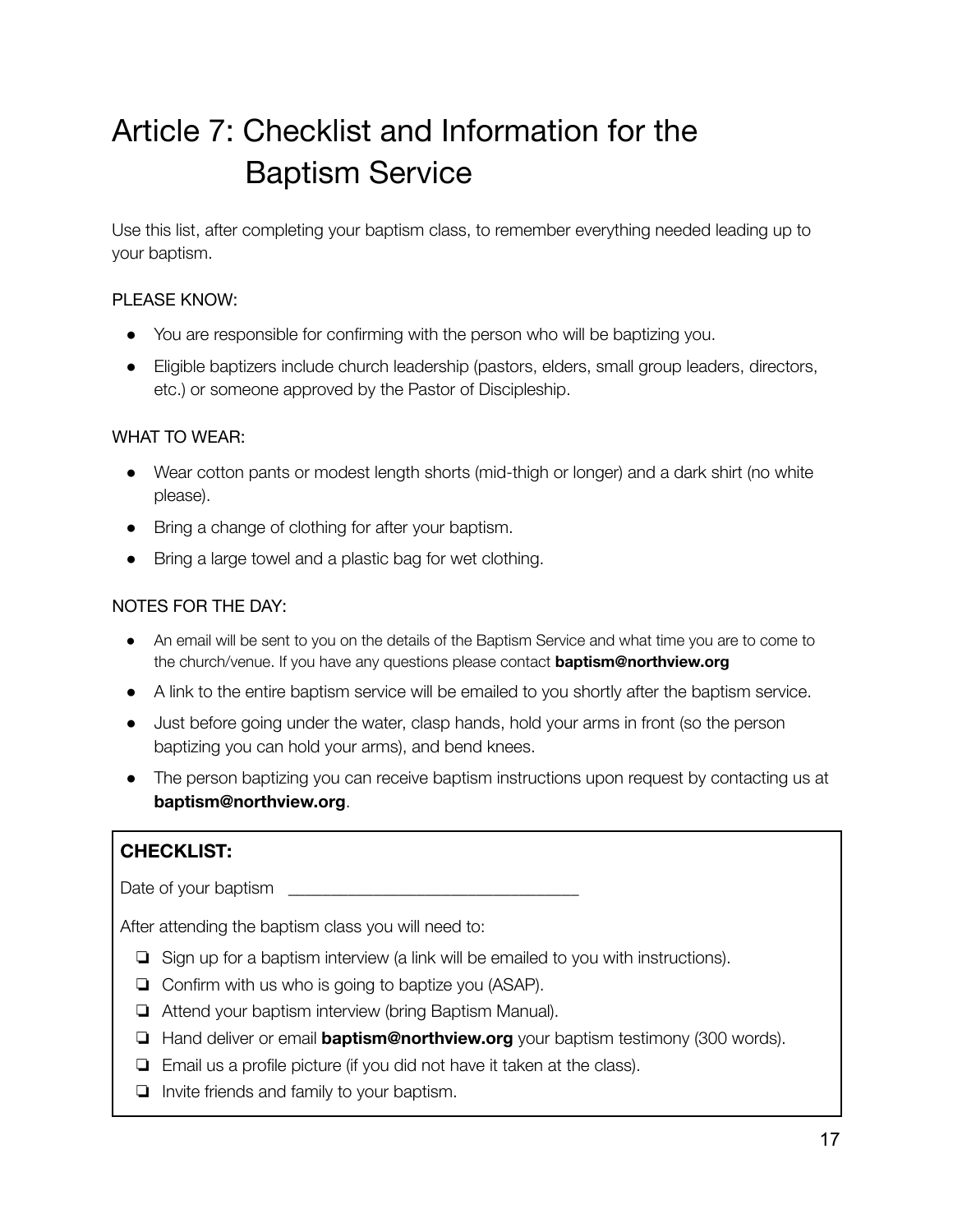# **Appendix 1: Credobaptism vs Paedobaptism**

#### Paedobaptism and Credobaptism

Paedobaptism is the practice of baptizing infants. Credobaptism is the practice of baptizing believers. Northview practices credobaptism.

Those who practice infant baptism believe that baptism in the New Testament is a direct parallel to circumcision from the Old Testament. In the Old Testament, every Jewish male child was to be circumcised to indicate that they were part of the chosen people of God. Paedobaptists believe that baptism is the new sign of the covenant.

However, in the New Testament, the emphasis on one's belonging to the Church is always due to an *internal* change rather than an ethnic heritage. The line of argument in the New Testament is that real circumcision is a matter of the heart, and is best understood as a *spiritual*, rather than literal, reality (Romans 2:29). When the New Covenant community is talked about in scripture it is voluntary, spiritual, and internal.

*"No, a person is a Jew who is one inwardly; and circumcision is circumcision of the heart, by the Spirit, not by the written code. Such a person's praise is not from other people, but from God."*

-- Romans 2:29

In Romans 6 and Colossians 2:12, the text cannot be talking about infants in baptism because infants could not have had a saving faith since they have not professed Jesus Christ as Lord nor walked in newness of life.

"*Do you not know that all of us who have been baptized into Christ Jesus were baptized into his death? We were buried therefore with him by baptism into death, in order that, just as Christ was raised from the dead by the glory of the Father, we too might walk in newness of life."* -- Romans 6:3-4

*"...having been buried with him in baptism, in which you were also raised with him through your faith in the working of God, who raised him from the dead."*

-- Colossians 2:12

Therefore, to justify the baptism of infants the interpreter must make the meaning of baptism an *outward* act concerning an *outward* association. However, in Scripture, baptism always accompanies an *inward* change and that is why we believe that the baptism of those who cannot understand (infants), or who have not professed faith, is not the best interpretation of these texts.

The majority of people become citizens of a country through birth. This is an acknowledgement that they belong there, that they are a part of that people. If they escaped or left their previous country, they may renounce their association with that country and become a member of a new one. As Christians, we have become part of a new kingdom (Philippians 3:20), we do not gain entry to this kingdom of Jesus Christ through birth, but rather through faith; through the heart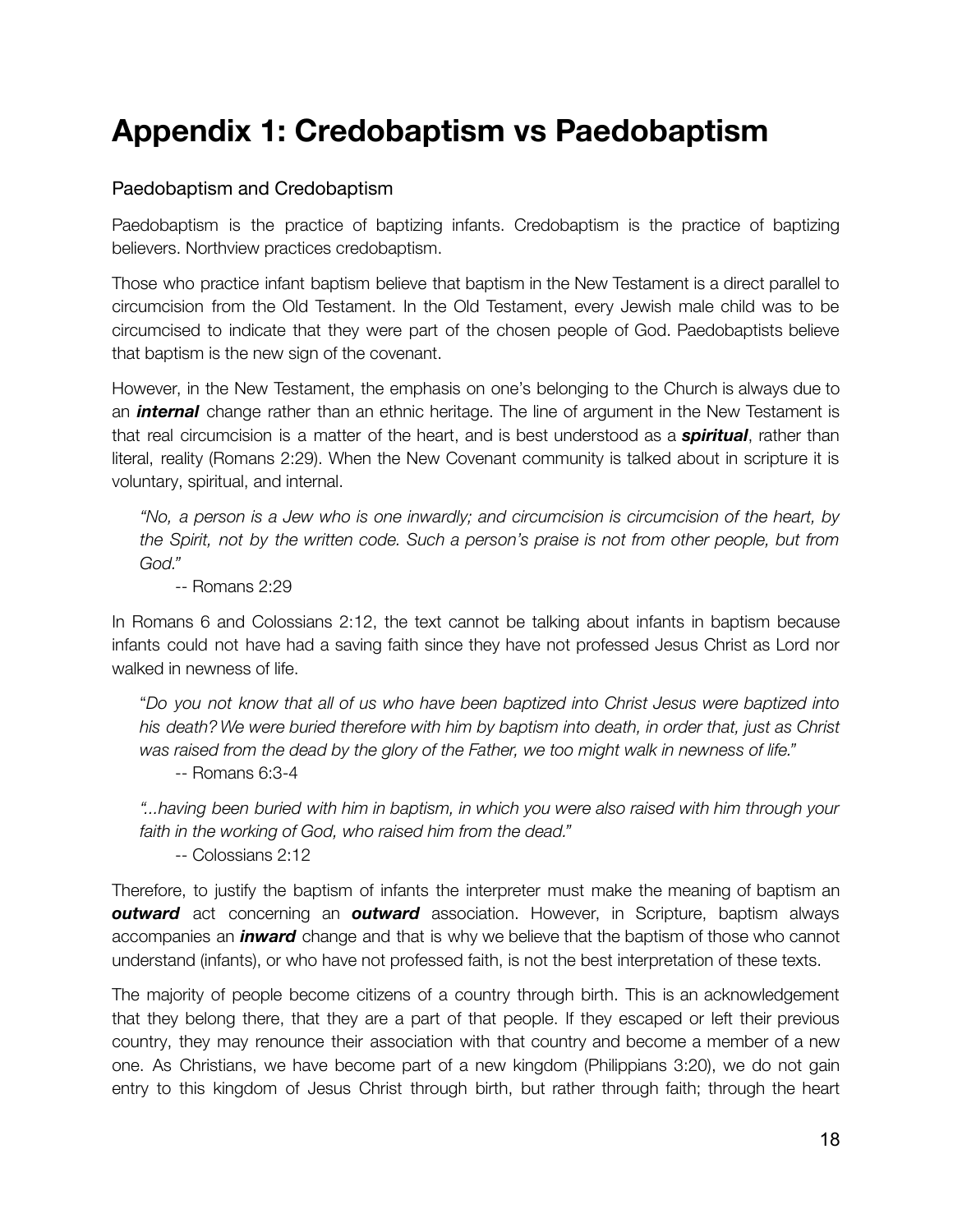rather than a physical association or an act. All humans are born sinners. All humans are born into a different kingdom than Jesus Christ's (Romans 5:12-14). We are all foreigners because birth does not guarantee anyone citizenship to the Kingdom of God.

*"But our citizenship is in heaven. And we eagerly await a Savior from there, the Lord Jesus Christ..."*

-- Philippians 3:20

*"Therefore, just as sin entered the world through one man, and death through sin, and in this way death came to all people, because all sinned—*

*To be sure, sin was in the world before the law was given, but sin is not charged against anyone's account where there is no law. Nevertheless, death reigned from the time of Adam to the time of Moses, even over those who did not sin by breaking a command, as did Adam, who is a pattern of the one to come."*

-- Romans 5:12-14

Although we do not practice paedobaptism at Northview, because of the reasons stated above, we do not believe that there is no benefit to the individual having gone through the process of infant baptism and confirmation. Both are acts of a person's parents which indicate that they have a strong desire to raise their child in the family of faith. At Northview, a family dedicates their child, by this, they indicate that they will do their utmost to raise up the child in faith so that when they come of an age where they can believe they will make the choice to join God's Kingdom through faith. Parents are also declaring that this infant belongs to God and they are trusting Him with their child. This does not have a basis in scripture but culturally it is a practice we believe is in line with the attitudes a parent should have in raising their child.

#### **So what is Baptism?**

A person is ready for baptism when they have repented of sins, received forgiveness for their sins, and have died and been raised to newness of life in Christ. All of this is the work of the Holy Spirit and happens through the empowerment of the Holy Spirit. Baptism is an *outward* sign of an *internal* reality and symbolizes the believer's incorporation into the body of Christ as expressed in the local church.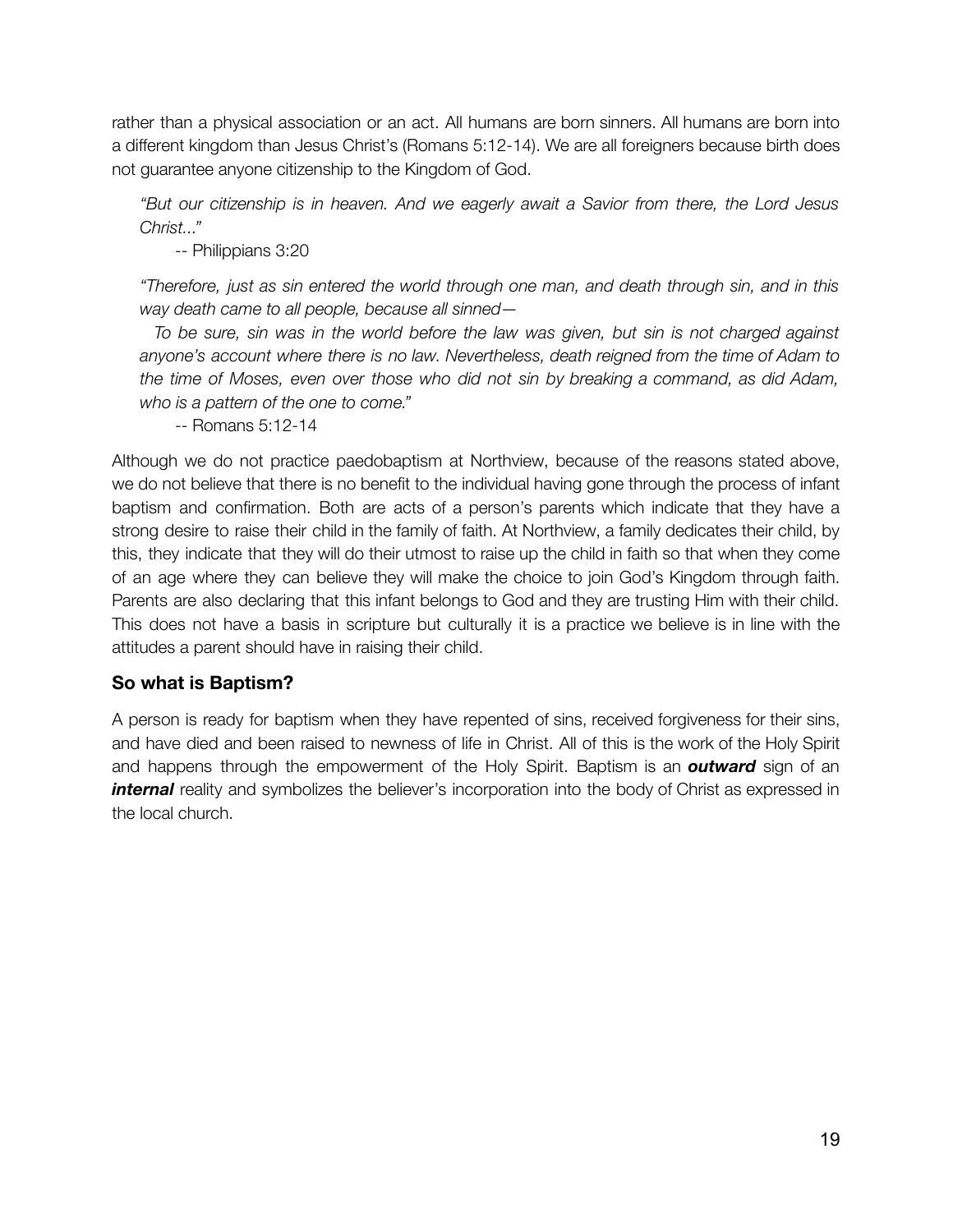# **Appendix 2: Should I be Baptized Again?**

To be baptized as a believer, the only thing that a person must do is confess faith in Christ and believe God raised Him from the dead (Romans 10:9-10). As we have noted several times in this book, Baptism is best thought of as an external symbol of an internal reality. For these reasons, many children and youth who grow up in the church wish to be baptized at a young age to demonstrate that they believe in Jesus and to publicly declare their faith as their own.

Being baptized as a child or teenager can be both beneficial and detrimental. On one hand, as individuals mature in age, they have the opportunity to grow in the faith by publicly declaring their faith in Jesus through baptism. On the other hand, sometimes young people get baptized for the wrong reasons: to please their parents or to follow the example of their peers. Furthermore, sometimes a young person is baptized, only to later walk away from an active faith and church attendance. By God's grace, some of these young people return to genuine faith, and face the difficult question: should I be baptized again?

There are two answers to this question. Yes and No!

If upon reflection, individuals realize that they did not previously believe in Jesus' saving work when they were originally baptized, but simply went through the motions because of family or cultural pressures, they may wish to be baptized again to confirm that their journey of faith has truly begun.

If, however, a person genuinely believed in Jesus at a young age but experienced a season of living in disobedience to and disregarding God's word, there is no reason for them to be rebaptized when they return to a life of active faith. In this instance, it would be helpful to remind this person that baptism symbolizes the beginning of the race, not perfection in the race. Though runners may stumble - even for a long period of time - they do not start over when they fall down, they simply get up and keep going! These people can praise God for His mercy in pursuing them while they rejected Him, and walk forward in faith.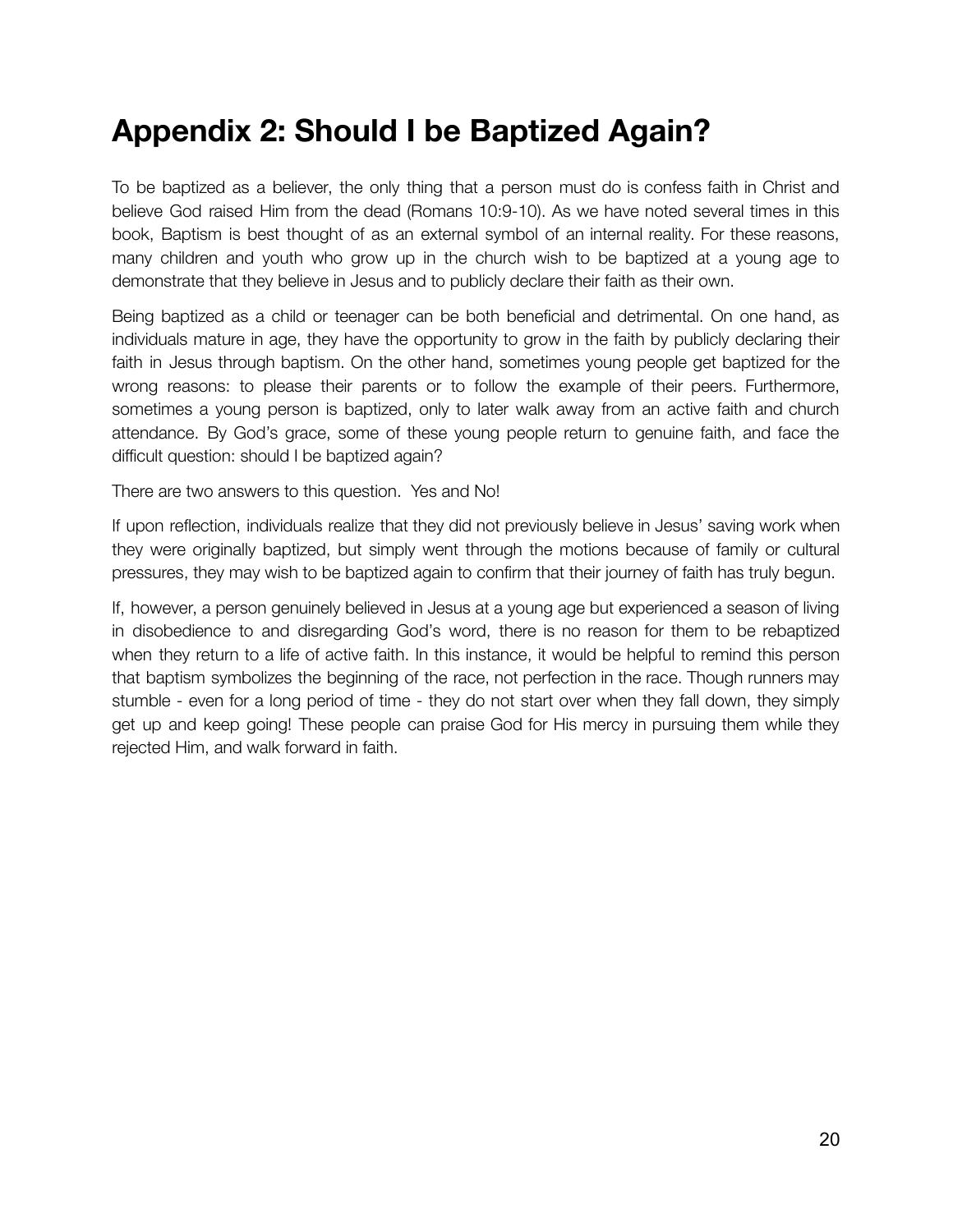## **Appendix 3: The Lord's Supper**

At Northview, we believe all those who understand the meaning of the Lord's supper, confess Jesus Christ as Lord in word and life, are accountable to their congregation and are living in right relationship with God and others are invited to participate in the Lord's Supper. (From our statement of faith)

#### The Testimony of the Lord's Supper

Jesus never asked His disciples to remember His birth but He did instruct them to remember His death and resurrection. He gave the Church two visible symbols, called Ordinances, as reminders of His death. These two ordinances are "Baptism" and "The Lord's Supper". The Lord's Supper is an object lesson that represents a great spiritual truth for believers.

#### What is the Lord's Supper?

"For I received from the Lord what I also passed on to you: The Lord Jesus, on the night he *was betrayed, took bread, and when he had given thanks, he broke it and said, "This is my body, which is for you; do this in remembrance of me. In the same way, after supper he took* the cup, saying, "This cup is the new covenant in my blood; do this, whenever you drink it, in *remembrance of me." For whenever you eat this bread and drink this cup, you proclaim the Lord's death until he comes."*

*-- 1 Corinthians 11:23-26*

#### It is a meal.

*"The Lord Jesus, on the night he was betrayed, took bread."* (vs. 23)

#### It is a memorial.

"...and when he had given thanks, he broke it and said, "This is my body, which is for you; eat *in remembrance of me."* (vs. 24)

#### It is a celebration.

*"In the same way…he took the cup, saying, "This cup is the new covenant in my blood whenever you drink it, remember me."* (vs. 25)

#### It is an anticipation.

*"For whenever you eat the bread and drink the cup you proclaim the Lord's death until he comes back."* (vs. 26)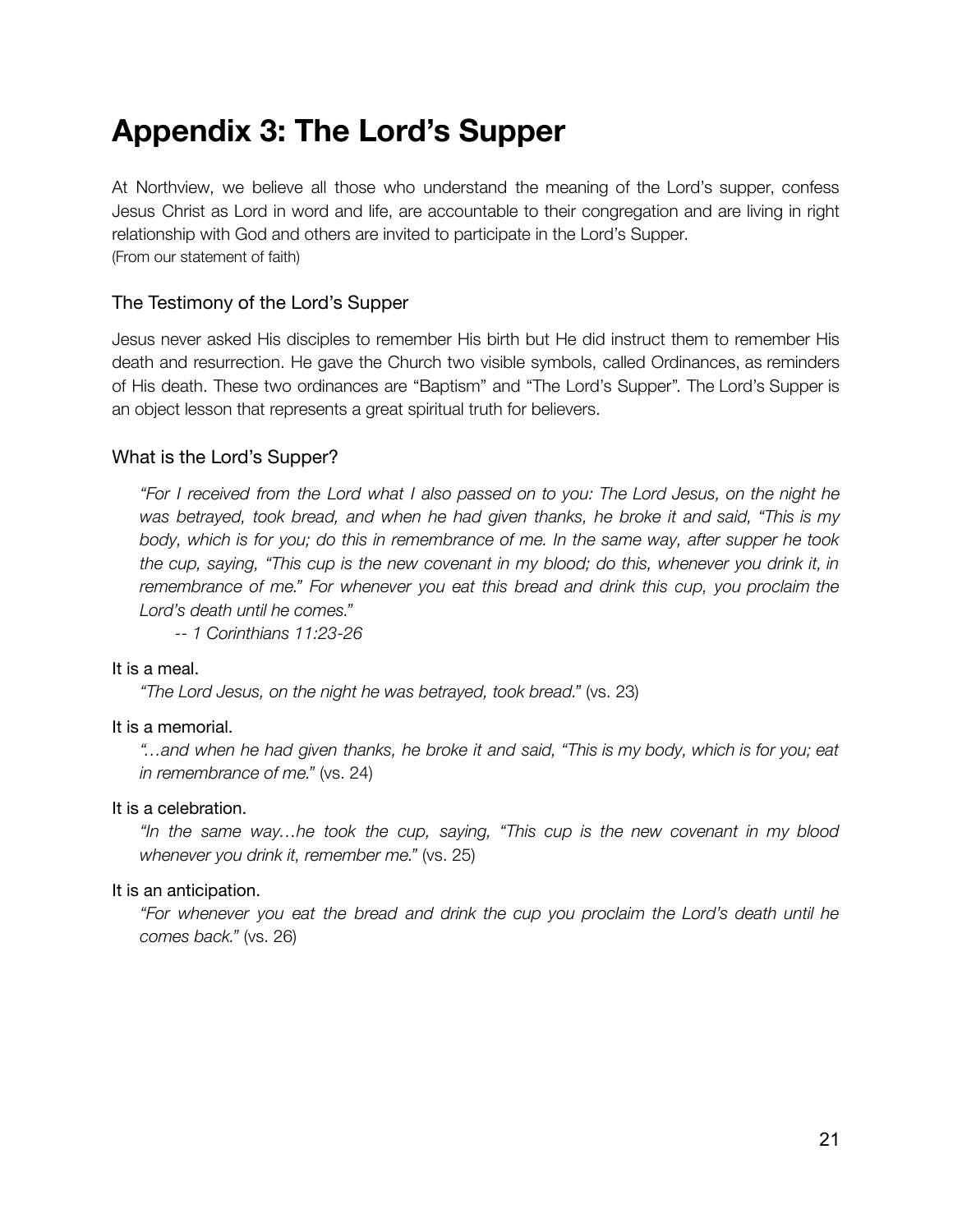#### Who Should Take the Lord's Supper?

Only those who are already believers.

*"While they were eating, Jesus took bread, and when he had given thanks, he broke it and gave it to his disciples, saying, "Take it; this is my body."*

Then he took a cup, and when he had given thanks, he gave it to them, and they all drank *from it.*

"This is my blood of the covenant, which is poured out for many," he said to them. "Truly I tell you, I will not drink again from the fruit of the vine until that day when I drink it new in the *kingdom of God."*

*When they had sung a hymn, they went out to the Mount of Olives.*

-- Mark 14:22-26

"*For anyone who eats and drinks without recognizing the body of the Lord eats and drinks judgment upon himself."*

-- 2 Corinthians 11:29

#### How Do I Prepare Myself For the Lord's Supper?

*"Therefore, whoever eats the bread or drinks the cup of the Lord in an unworthy manner will be guilty of sinning against the body and blood of the Lord. A person ought to examine himself before he eats of the bread and drinks of the cup."*

-- 1 Corinthians 11:27-28

#### Self-examination

#### Confessing sins

"If we confess our sins, he is faithful and just and will forgive us our sins and purify us from all *unrighteousness."*

-- 1 John 1:9

#### Re-commitment to follow Christ

*"Therefore, I urge you, brothers and sisters, in view of God's mercy, to offer your bodies as a living sacrifice, holy and pleasing to God—this is your true and proper worship."*

-- Romans 12:1

#### Restoring relationships with people in the Church

*"Therefore, if you are offering your gift at the altar and there remember that your brother or sister has something against you, leave your gift there in front of the altar. First go and be reconciled to them; then come and offer your gift."*

-- Matthew 5:23-24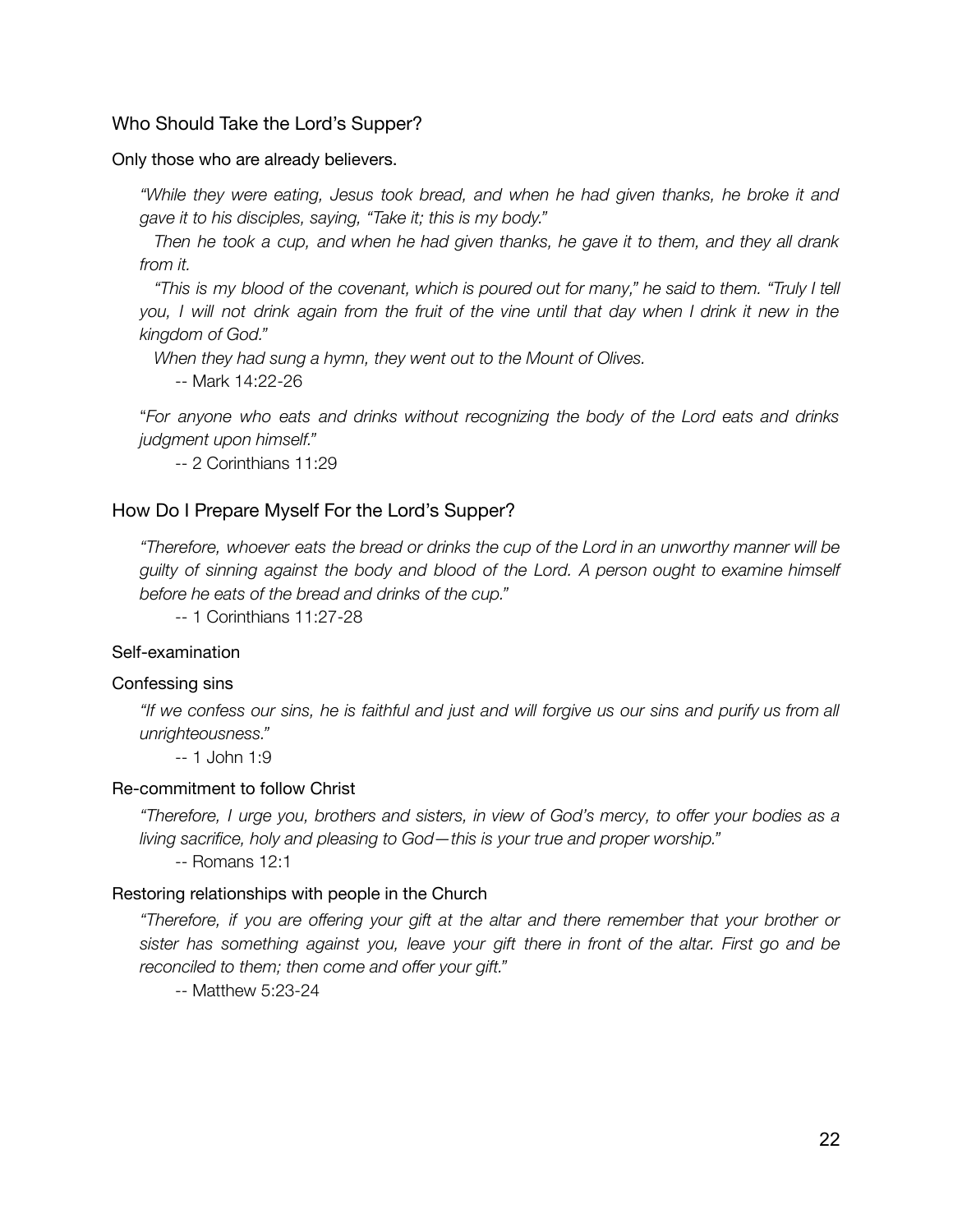# **Appendix 4: Our Identity in Christ**

#### **I AM ACCEPTED**

| John 1:12             | am God's child.                                        |
|-----------------------|--------------------------------------------------------|
| John 15:15            | am Christ's friend.                                    |
| Romans 5:1            | I have been justified.                                 |
| I Corinthians 6:17    | am united with the Lord, and I am one spirit with Him. |
| I Corinthians 6:19-20 | I have been bought with a price. I belong to God.      |
| l Corinthians 12:27   | am a member of Christ's body.                          |
| Ephesians 1:1         | am a saint.                                            |
| Ephesians 1:5         | I have been adopted as God's child.                    |
| Ephesians 2:18        | I have direct access to God through the Holy Spirit.   |
| Colossians 1:14       | I have been redeemed and forgiven of all my sins.      |
| Colossians 2:10       | am complete in Christ.                                 |

#### **I AM SECURE**

| Romans 8:1-2          | am free forever from condemnation.                                               |
|-----------------------|----------------------------------------------------------------------------------|
| Romans 8:28           | I am assured that all things work together for good.                             |
| Romans 8:31-34        | am free from any condemning charges against me.                                  |
| Romans 8:35-39        | I cannot be separated from the love of God.                                      |
| 2 Corinthians 1:21-22 | I have been established, anointed and sealed by God.                             |
| Colossians 3:3        | am hidden with Christ in God.                                                    |
| Philippians 1:6       | I am confident that the good work that God has begun in me will be<br>perfected. |
| Philippians 3:20      | I am a citizen of heaven.                                                        |
| 2 Timothy 1:7         | I have not been given a spirit of fear but of power, love and a sound<br>mind.   |
| Hebrews 4:16          | can find grace and mercy to help in time of need.                                |
| <b>John 5:18</b>      | am born of God and the evil one cannot touch me.                                 |